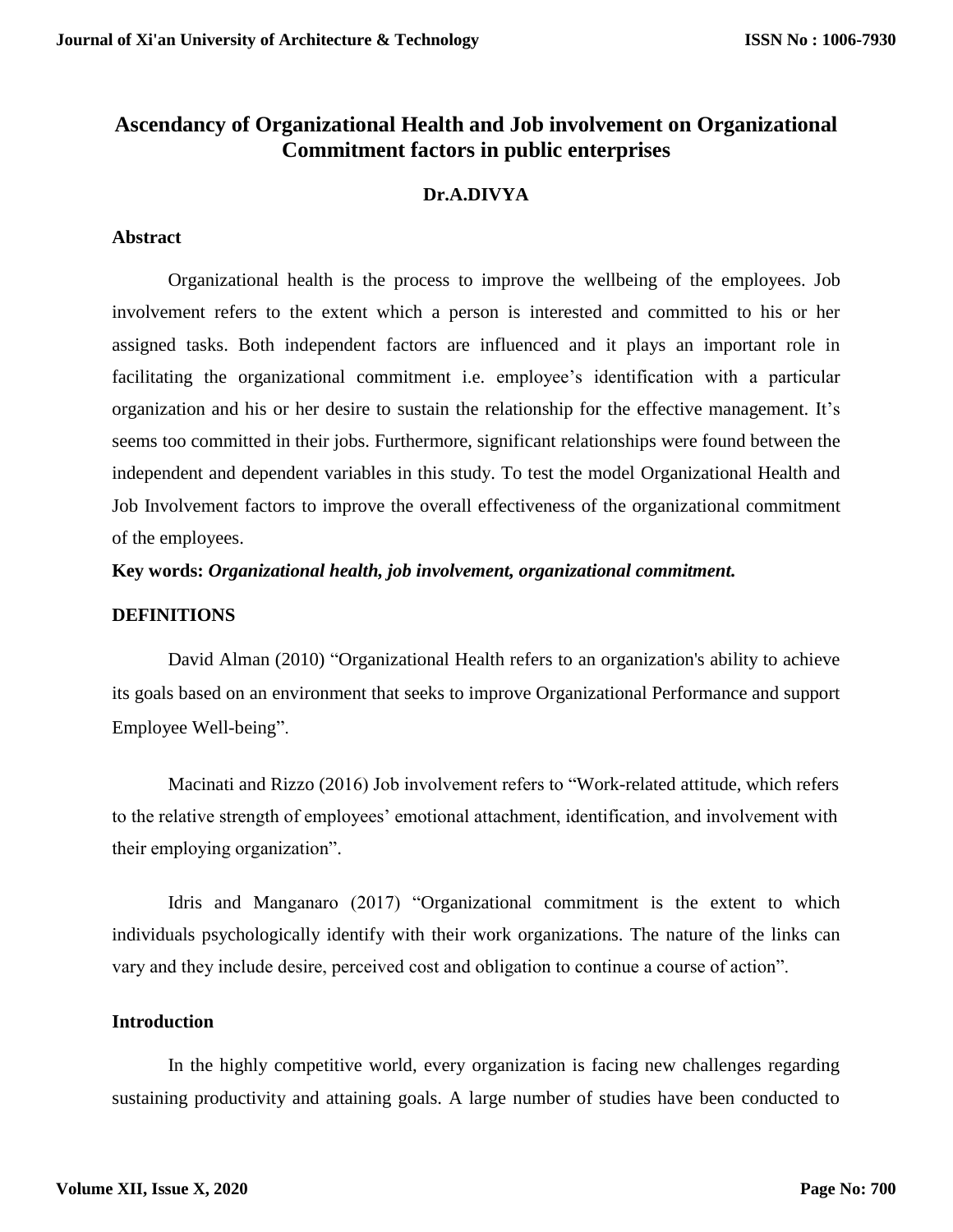investigate the concept of organizational health and job involvement on organizational commitment. Still these concepts are the most challenging and researchable fields of management and organizational behavior. This research analyzes the "Impact of organizational health and job involvement on organizational commitment" what it means and why every organizations need the commitment towards organization and employees. In fact, the most of the studies have found positive relationship between organizational health and job involvement on organizational commitment. Managers want organizational commitment in their work place because the strong reason is to have the greatest outcomes on the successful performance of an organization. This is because a highly committed employee will identify themselves with the goals and values of the organization, has a stronger desire to belong to the organization and is willing to display greater impact towards their performance.

In this study, organizational commitment is dependent variables. Organizational health and job involvement are independent variables. These two independent variables are considered to improve the organizational commitment of the employees to discuss in this research. Organizational Commitment is highly valuable in the workplace and has been highlighted in the Research as dependent variable in that way to enhance the organizational effectiveness. Moreover, in today's fast paced and dynamic business environment and organizations try to improve the commitment level and also various measures taken to the organization because of securing the organizational commitment.(*Simpson 2000* there is a growing commitment gap among widening split between the expectations of employers and what workers are prepared to do). There are a number of reasons for this erosion of commitment; the most common issues that being a failure of management in some way or the other.

To succeed in the face of increasing competition, a business needs improved productivity at all levels. This need requires the enthusiastic commitment of all employees that can only be achieved through better management practices. To be effective, the skill of good people is essential. Businesses need good people to succeed. Failure on the part of the owners or senior leaders to ensure their managers and supervisors are trained and function effectively, can lead to the loss of valued employees, because the best employees are attracted to employers who place premium on good people management. So, the organizational health and job involvement are considered as a two pillars to improving the organizational commitment level. So, the researcher discusses the dependent factor of organizational commitment.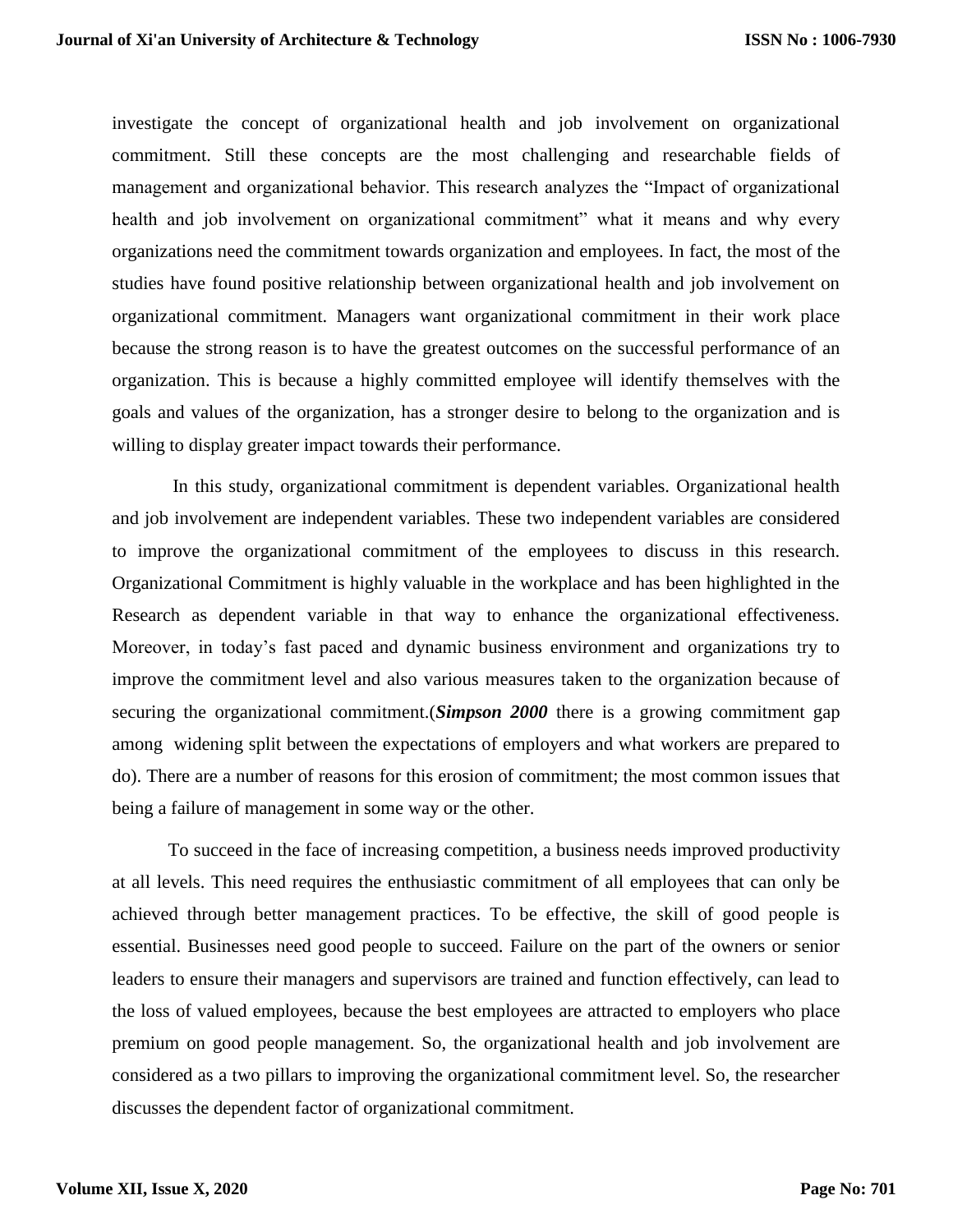So far that organizational health and job involvement is an important for every organization then only to increase the commitment level of the employees. The organizational health factors to determine the job involvement level of the employees of the organization. Organization to improve the organizational health measures automatically the employees to involved their progress of the organizational goals and objectives. These independent factors lead to improve the organizational commitment of the employees.

The choice of executives, supervisors and workers has been triggered by the fact that there is a lack of research studies in relation to organizational health and job involvement on organizational commitment of top level, middle level and lower level employees. The targeted population is regarded as status jobs in which carry social prestige owing to attractive pay packets and fringe benefits as well as job security. Although job security is very high in permanent employees and there is no quick upward mobility in terms of promotion prospects non-monetary incentives which are attractive enough to motivate them at the workplace.

Having pointed out some of the positives of job involvement, there could also be a downside to being highly job involved. Naughton (1987) has argued that high job involvement may produce targeted performance and this may have a negative impact on their performance because they have a tendency to concentrate on time consuming activities rather than urgent assignments. Schwartz (1982) contended that highly involved workers may spend all their time and energy on the job in order to avoid confronting the painful realities of life.

# **Review of literature**

## **Organizational health**

*Gagnon (2017)* this article denotes that the proof of organization's ability to align around a common vision, execute against that vision effectively and renew itself through innovation and creative thinking. i.e. the environment always do the adaptiveness in the introducing new technology interventions. It highlights the potential for the vast majority of the organization to improve their health and how this can correspond with enhanced performance. Every organization primary vision about to want a healthy organization, but they worry about how long it will take to realize tangible benefits from efforts to accomplishing organizational health.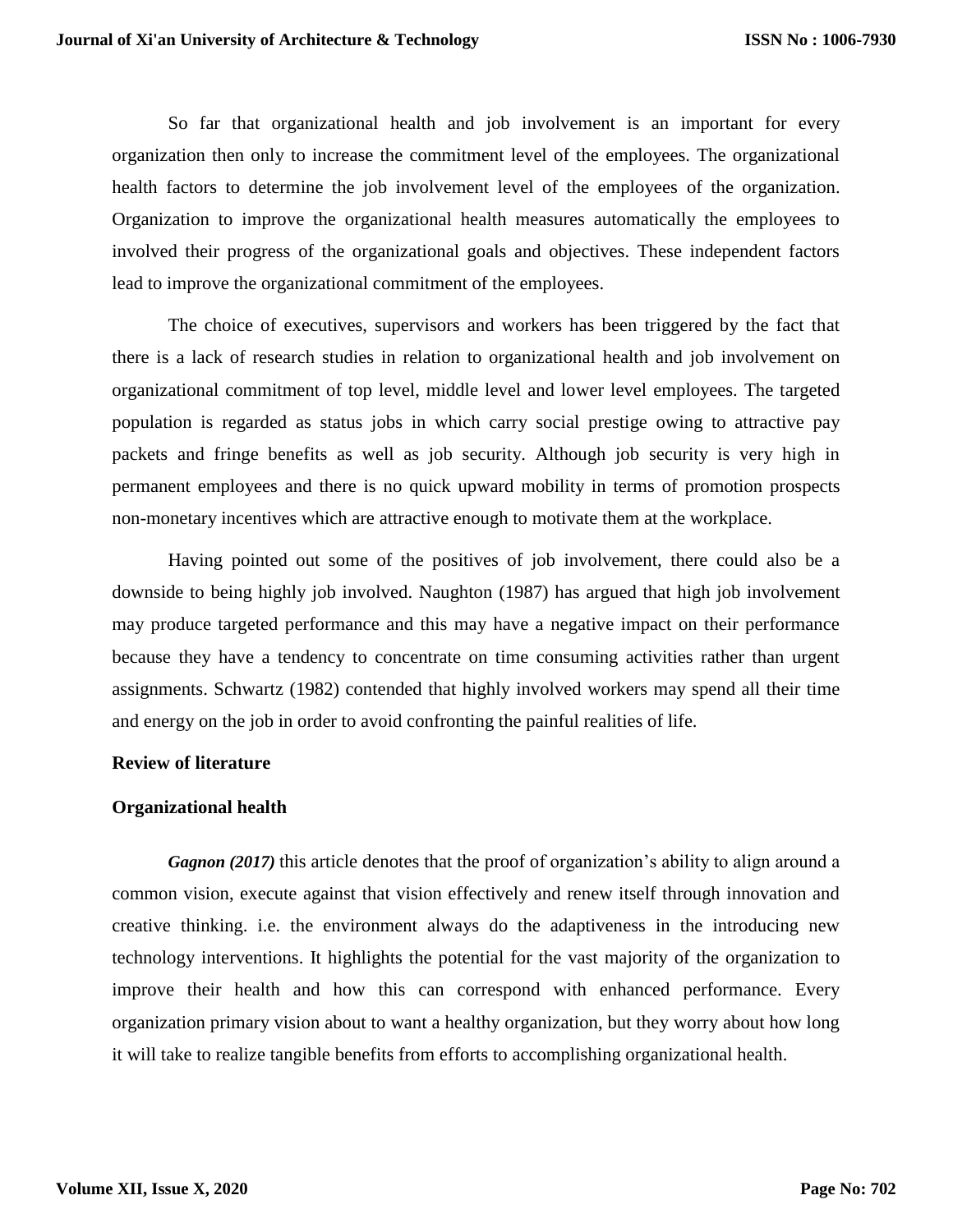*Ghalandari (2016)* explored that Organizational health must show great desire to control the expressed emotions by managers to others, in addition to determine behavioral standards to show appropriate emotion in a job position. So the purpose of the research is to investigate the effects of emotion regulation strategies on individual and organizational health. The leadership of an organization requires specific features to be adapted with changes and survived and thrived in a new environment that generally managers are faced with many difficulties to respond them.

*Anand (2010)* studied in the environment of public sector, found that goals focuses, communication and leadership style is an important factor to help the organizational development of the executives. This study has focused on the extension of available evidence needed to better understanding of organizational health and job involvement factors associated to improve the organizational commitment level in the work place. It is increasingly apparent that inquiry on commitment designed to reveal the determinants to which individuals are committed are more likely to yield capacity to predict the organizational outcomes.

## **Job involvement**

*Derfuss (2016); Dani et al., (2017)* the evidence suggests that job involvement enhances the commitment level. Therefore, it is perceived that job involvement is an intervening factor in the budgetary context, capable of influencing the attitudes, behaviors and performance of controllers in their work. From the behavioral perspective, this is effects of managerial performance do not always occur directly and there are intervening variables that measure this relationship job involvement influences controllers' managerial attitudes and their willingness to share information with superiors. These results reveal the intervening role of job involvement in the relationship between participation and performance. They reveal that the participation of controllers in the processes of their organizations improves their job involvement, influencing their managerial attitudes, their propensity to share information, and their performance leads to improve the commitment level of the employees.

*Oliveira and Rocha (2017)* in the research highlighted as the creation of high involvement systems has been important for the management. Thus, the effects of job involvement on individual attitudes and behaviors of subordinates in organizations and are elements that are reflected in performance. The importance of developing human resources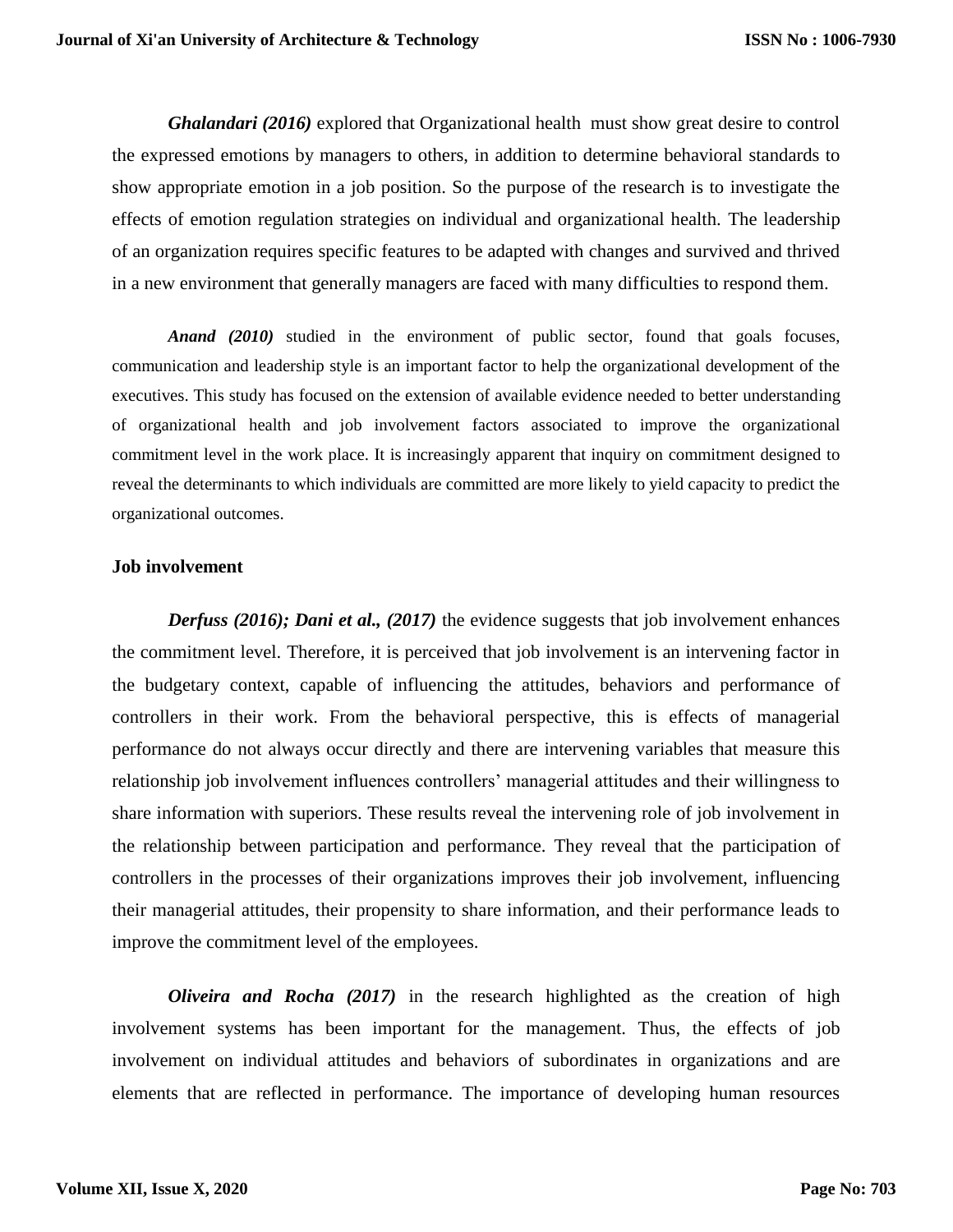policies and practices, high-performance work systems, and high job involvement has been demonstrated but job involvement at work does not seem to support claims of the influence of worker involvement in the process of managerial performance. Thus, it is important for organizations to create policies for employee involvement and information sharing (Jiang et al., 2012) in order to enhance their commitment

## **Organizational Commitment**

*Vomberg et al., (2015); miller et al., (2017)* this article represent that the current climate of turbulent changes, companies have begun to realize that the employees represent their most valuable asset. Satisfied and motivated employees are imperative for contemporary business and a key factor that separates successful companies from the alternative. When considering job satisfaction and work motivation in general, of particular interest are the distinctive traits of these concepts in transition economies. The research consensus is that the link exists, but there is controversy about the direction of the relationship. Some research supports the hypothesis that job involvement predicts organizational commitment. While job involvement relates to the current job and is conditioned with the one's current employment situation and to what extent it meets one's needs its helps to improve the employee commitment level of the organization.

*Culibru (2018)* the researcher conducted an empirical study aimed at identifying and quantifying the relationship between work characteristics, organizational commitment, job satisfaction, job involvement and organizational policies and procedures. The study, which included 566 persons, employed by 8 companies, revealed that existing models of work motivation need to be adapted to fit the empirical data. In the proposed model, job involvement partially mediates the effect of job satisfaction on organizational commitment. Organizational commitment, on the other hand, represents the degree to which the employees identify with the organization in which they work, how engaged they are in the organization and whether they are ready leave it. Several studies have demonstrated that there is a strong connection between organizational commitment, job involvement and job satisfaction as well as that people who are more committed to an organization are less likely to leave their job. Organizational commitment can be thought of as an extension of job involvement, as it deals with the positive attitude that an employee has, not toward her own job, but toward the organization. The emotions, however, are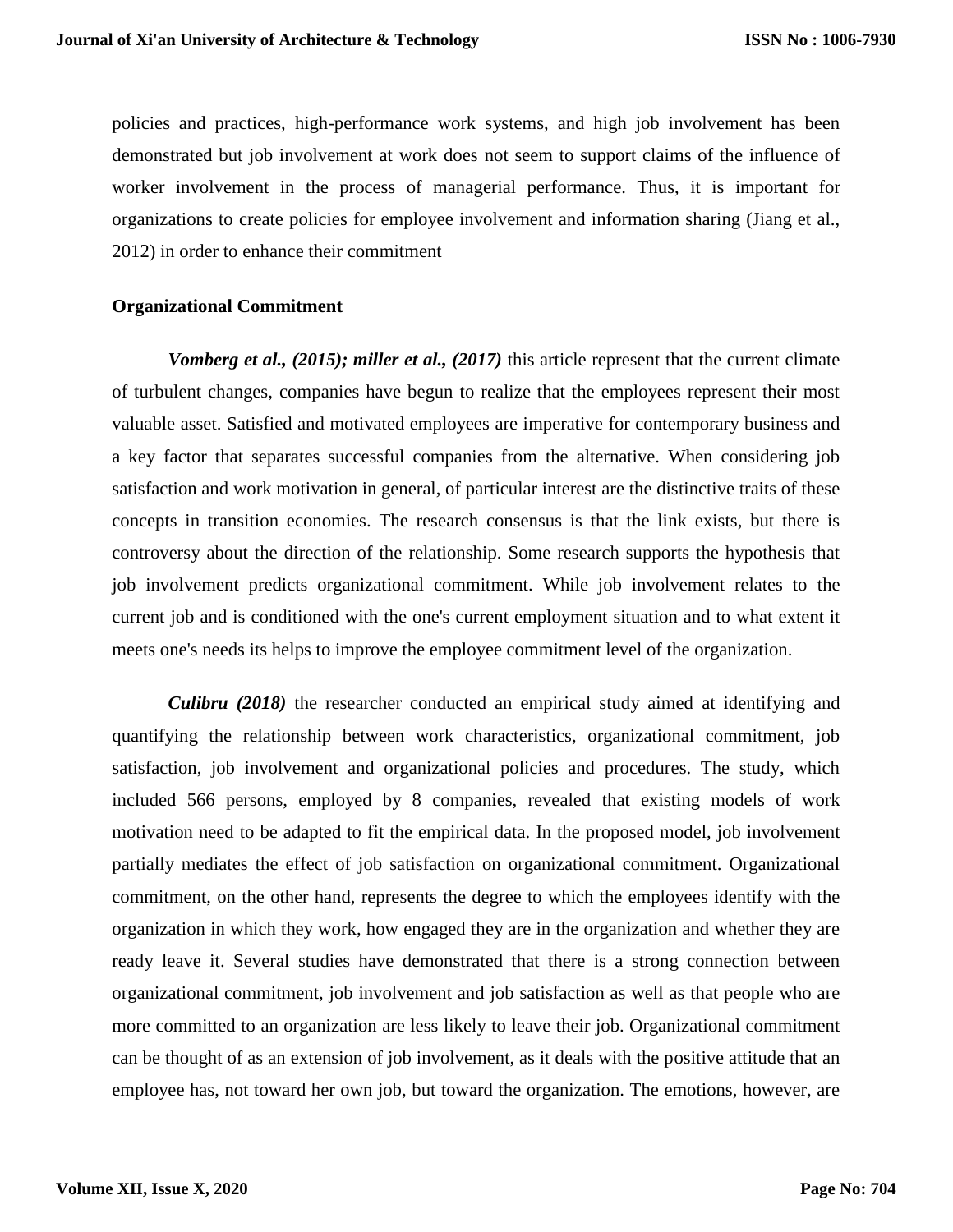much stronger in the case of organizational commitment and it is characterized by the attachment of the employee to the organization and readiness to make sacrifices for the organization. The link between job involvement and organizational commitment has been researched relatively frequently in the article.

## **Statement of the problem**

This study was helps to understand Organizational Health and Job Involvement to improve the Organizational Commitment level. Organizational Health is Evidence that improve the job involvement level of the employees. Its leads to the productivity and performance improvements through work process that brings about the positive relationship between Organizational Health and Job Involvement. Organization Health that links to support and wellness initiatives to the strategic goals of their business has the greatest chance of long term success and sustainability. Focusing on the organizational health starts at the top level with the creation of values towards to achieve organizational goals and objectives but the execution towards executives, supervisor, workers play an important role in goals achievement in the environment. The problem was values and objectives are clearly understand by the middle level and lower level employees.

The study (Hunt, Chonko and Wood, 1985) indicates that high commitment among employees' leads to lower turnover and higher organizational performance. The employee's world is normally showing their resistance and non –co-operation for making themselves in to committed. Needless to say that, the employer world cannot ignore the importance of commitment because it is the root cause sustaining productivity and attaining organizational goals. The authorities should assess and train the employees to improve their level of commitment. Unarguably a committed organization need not to bother about organizational health and job involvement as these two are the basic indicators about the overall performance of an organization.

## **Research gap**

This study has focused on the extension of available evidence needed to better understanding of the organizational health and job involvement factors associated with improve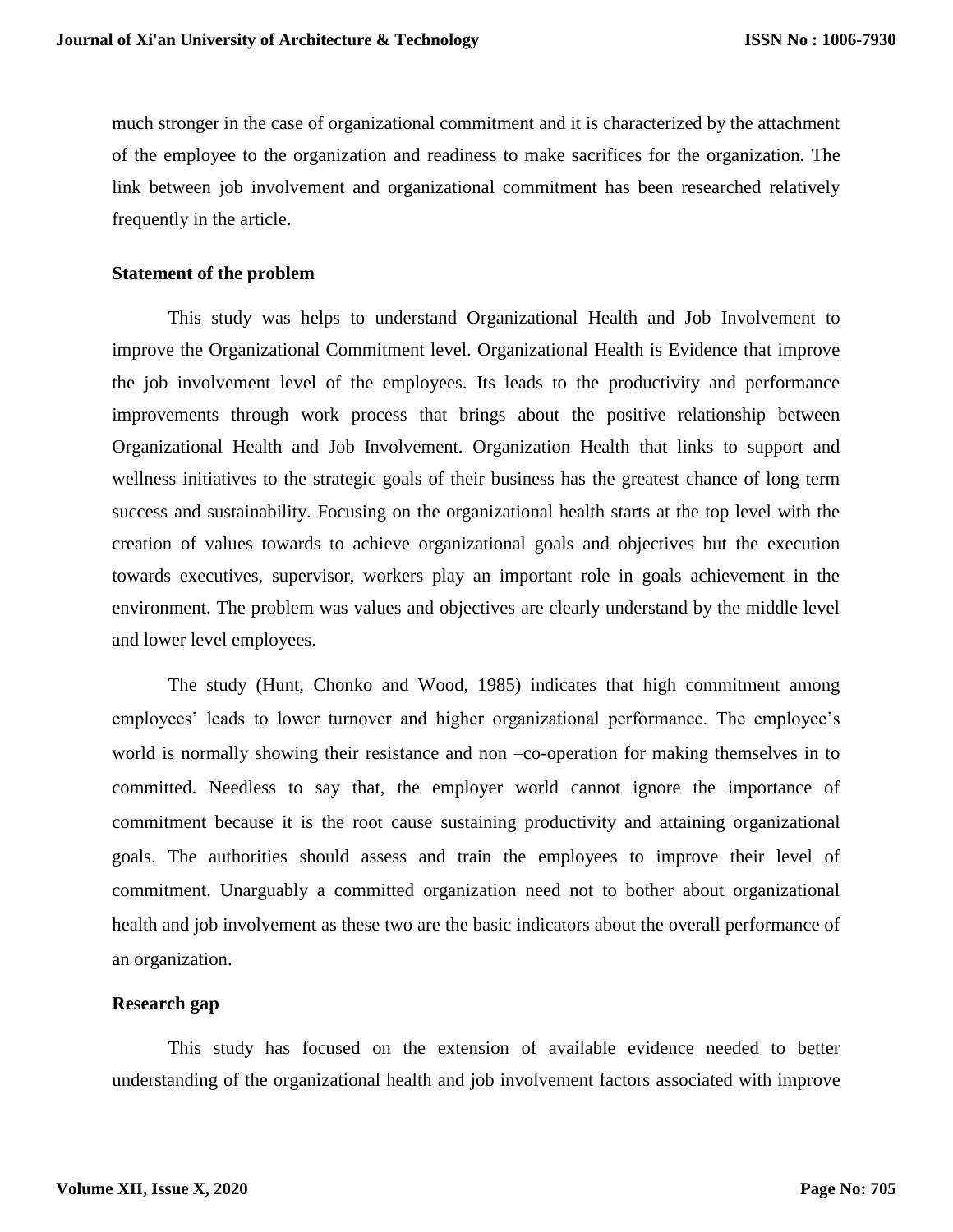the organizational commitment to the work place. It is increasingly apparent that inquiry on commitment designed to reveal the determinants of commitment and objects to which individuals are committed are more likely to yield capacity to predict the organizational outcomes of Affective, Normative and Continuance Commitment. Understanding of commitment and related processes increases more than one commitment are examined at a time. So the study has bridged the gap by the way to analyze and to add the organizational health as well as job involvement factors helps to increase the organizational commitment level of the employees.

## **The objectives of the study**

- To know the levels of Organizational Health, Job Involvement and Organizational Commitment.
- To find out the significance differences between the Factors of Organizational Health, Job Involvement and Organizational Commitment based on age group of the employees.
- To test the model of Organizational Health and Job Involvement on Organizational Commitment.

The study has been conducted to understand, in which way the organizational health is important to improve the job involvement level of the employees, these two independent factors helps to improve the organizational commitment level. The High level commitment of the employees leads to attain the goals and objectives of the organization.

# **Methodology**

**Sample Design:** The employees from the public sector are considered as the sample population. **Sample Size:** The sample size was 937 respondents

**Sampling Technique:** Proportionate Stratified Random Sampling

**Tools for Data Collection:** The data was collected from the employees of Public sectors through questionnaires.

**Tools for Data Analysis:** Descriptive analysis, ANOVA and SEM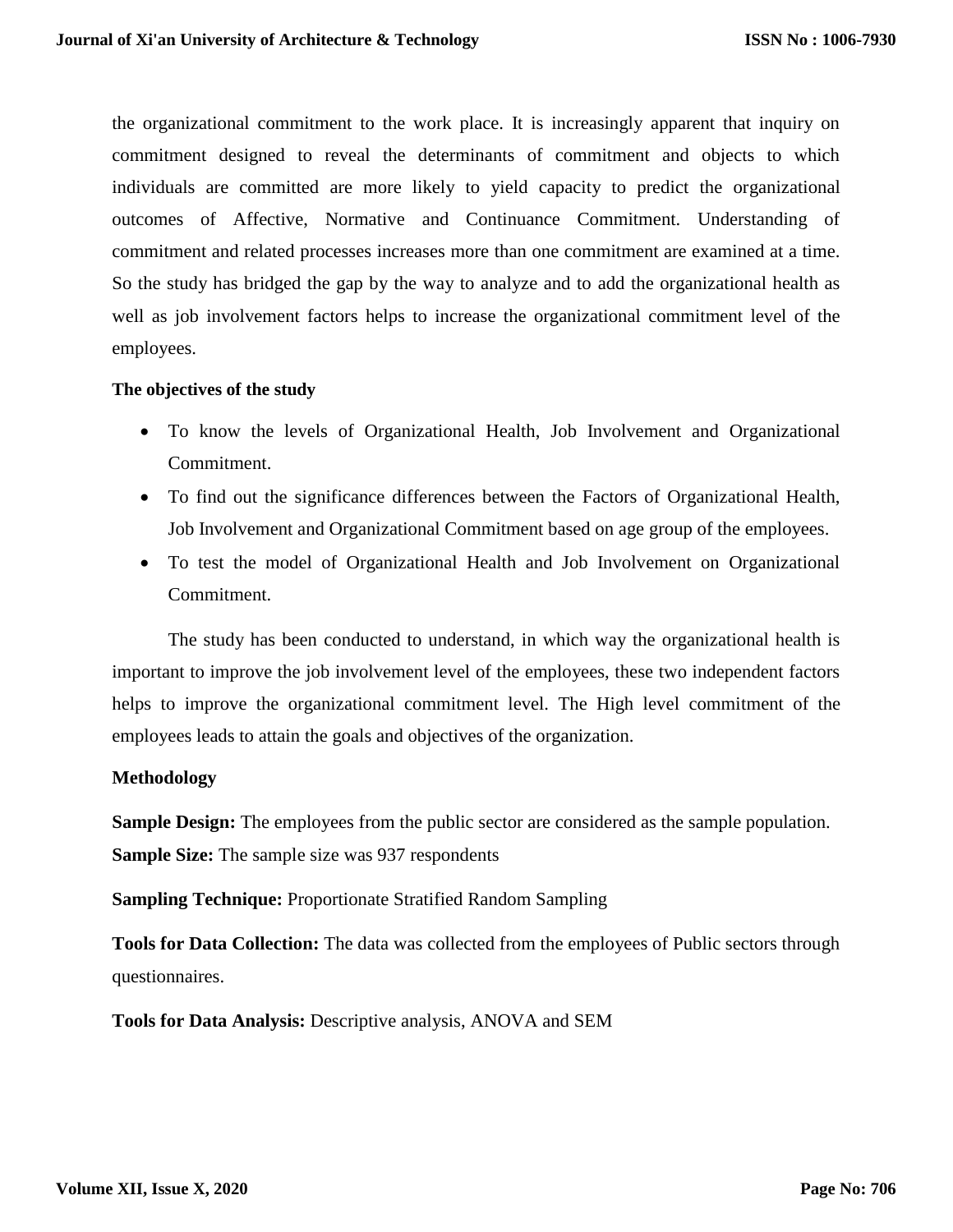# A**nalysis and Interpretation**

| <b>Factors</b>                   | <b>Percentile 25</b><br><b>(Q1)</b> | <b>Median</b><br>(Q2) | <b>Percentile 75</b><br>(Q3) |  |
|----------------------------------|-------------------------------------|-----------------------|------------------------------|--|
| <b>Organizational Health</b>     | 304                                 | 339                   | 377                          |  |
| Job Involvement                  | 46                                  | 54                    | 66                           |  |
| <b>Organizational Commitment</b> | 137                                 | 159                   | 174                          |  |

# **Table.1 Quartiles for Factors of Organizational Health, Job Involvement and Organizational Commitment of the Employees**

Source: Primary Data

Table.1 if the score below First quartile (Q1) is called Low level. If the score is lies between first quartile (Q1) and Third quartile (Q3) is called Moderate level. If the score is above Third quartile (Q3) is called High level. Based on this all the Factors of Organizational Health, Job Involvement and Organizational Commitment is converted into low, moderate and high level are presented the following table.

| <b>Level of</b><br><b>Organizational Health</b> | <b>Frequency</b> | Percentage |
|-------------------------------------------------|------------------|------------|
| Low                                             | 235              | 25.1       |
| Moderate                                        | 466              | 49.7       |
| High                                            | 236              | 25.2       |

**Total 937 100.0**

**Table 4.2 Frequency Distribution Level of Organizational Health of the Employees**

Source: Primary Data

The above table 4.2 indicate that the results of organizational health level of the respondents respect to organizational health Factors. The levels split in three ranges. The ranges categorized in low, moderate and high. Total 466 respondents out of 937 (50%) of the respondent comes under moderate level of organizational health. Followed by 236 (25.2%) of the respondent comes under high level. to considered the range of low level leads to 235 (25.1%) of the respondent. Maximum number of the respondent are comes under the category of moderate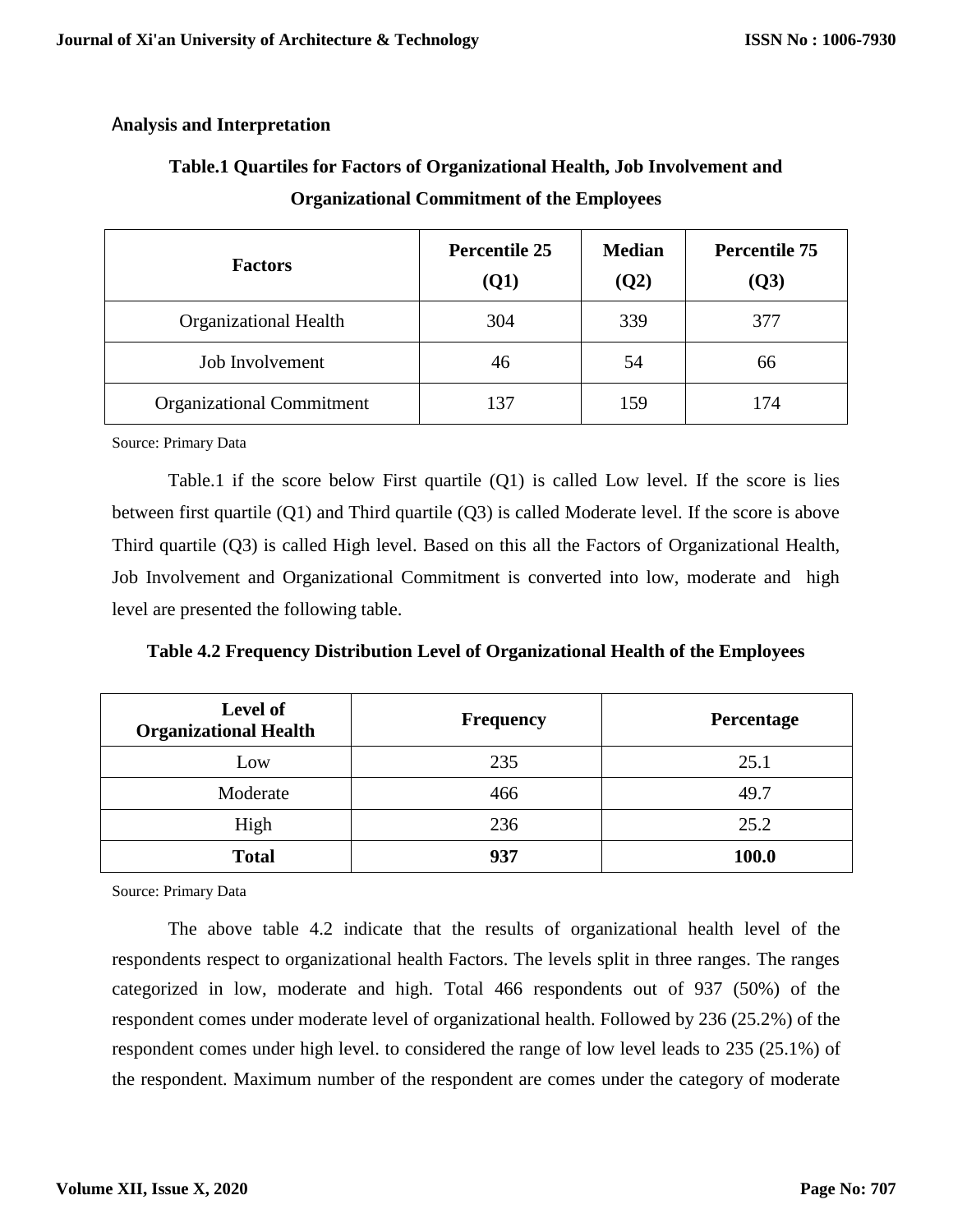level of organizational health and minimum number of respondent are comes under the category of high level of organizational health.

## **Discussion**

The above table inferred that most of the respondent are comes under the moderate level of organizational health. Comparatively, other ranges of the organizational health level. So the highest level clearly shows the respondent's ability to accept all kinds of changes adopted in the organizational environment because of employees need excellence through their working to won the competition. The organization comprising multiple people to won their task. The high level leads to show the supervisor leadership quality and co-ordination of the employees interested to participate in the objectives of the organization. The entire philosophy of the organization, organizational health concept is centered in the environment. Followed by the provisions of factories act 1948 given by the organization to satisfy the needs of health, safety and welfare measures respect to all the employees that is reason employees can easily achieve their targets and to sustain their organization in competitive market.

**McHugh et al., (2003)** the dimensions of organizational health is usually centered, recognizing. That in which its structure, culture and administrative processes contribute to a better performance of the organization itself and the health of the individuals that constitute it. The indicators of organizational health would not only consider the stress, welfare, satisfaction and commitment of the individuals, but also the quality of decision making, the adequacy of the organizational health. The argument is centered on how the relation between organizational health and effect is reflected in the organizational health of each of the employees as they are excessively performed. In that way, the healthy organization can fulfill at the same time its mission and implement the development, learning and growth of the individuals.

| <b>Level of Job</b><br><b>Involvement</b> | <b>Frequency</b> | Percentage |
|-------------------------------------------|------------------|------------|
| Low                                       | 288              | 30.7       |
| Moderate                                  | 417              | 44.5       |
| High                                      | 232              | 24.8       |

**Table 4.3 Frequency distribution Level of Job Involvement of the Employees**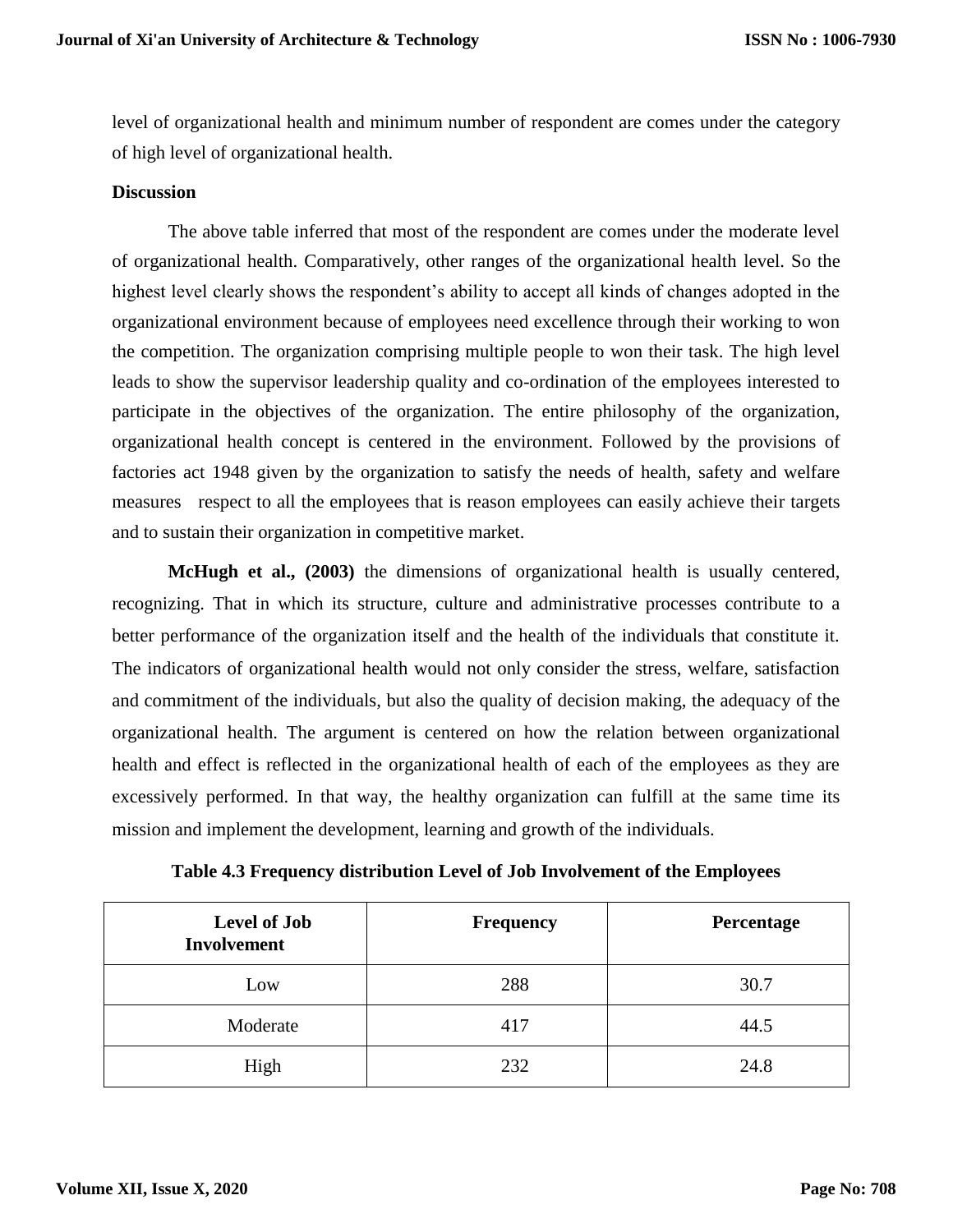| Total | $\sim -$ | . nr |
|-------|----------|------|
|       |          |      |

Source: Primary Data

Table 4.3 reveals that the results of Job Involvement level of the respondents respect to Job Involvement Factors. The levels split in three ranges. The ranges categorized in low, moderate and high. Total 417 respondents out of 937 (44.5%) of the respondent comes under Moderate level. Followed by 288 (30.7%) of the respondent comes under Low level. to considered the range of average leads to 232 (24.8%) of the respondent. Maximum number of the respondent are comes under the category of moderate level of Job Involvement Factors and minimum number of respondent are comes under the category of high level of Job Involvement.

## **Discussion**

The above table inferred that most of the respondent are comes under the moderate level of job involvement. Job involvement is commonly understood to how much he/she involved to do their job. In which a person result entitled in the output of organizational goals. Whatever maybe he/she is a human being, although the individual person having rights and liberty has existed in their own perception. They constantly interact with it and changes in responses to do their job. The table show low level leads to less involvement of the employees to do their job. Comparatively to compromise their involvement of older employees, they not much more to show the excellence in his/her work and also waiting for their retirement and other monetary benefits from the organization. In this case to show low level involvement of employees they all doing a job but they are not sincerely committed. But ready to process do it on the company progress

**Lodahl and Kejner** examine that JI as the degree of daily absorption a worker experiences in his or her work activity; it reflects whether the person consider consciousness and work affirmation. The JI represents the extent to which a person's self-esteem depends on his or her work efficiency. These two dimensions – psychological identification with work and the importance of work productivity or efficiency to individual self-esteem – constitute the main theoretical conceptualization used in previous research.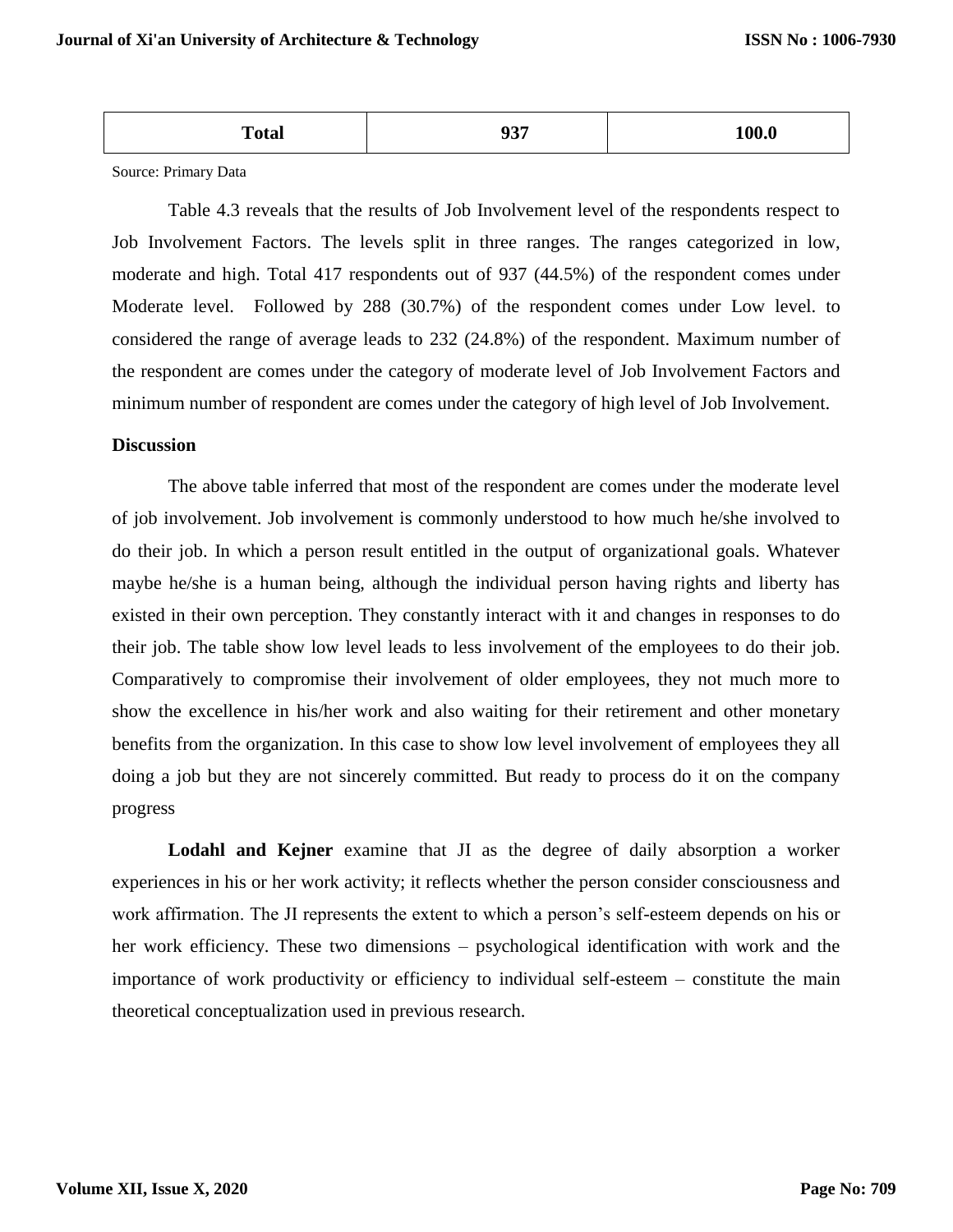| Level of<br><b>Organizational Commitment</b> | <b>Frequency</b> | Percentage |
|----------------------------------------------|------------------|------------|
| Low                                          | 238              | 25.4       |
| Moderate                                     | 465              | 49.6       |
| High                                         | 234              | 25.0       |
| <b>Total</b>                                 | 937              | 100.0      |

**Table 4.4 Frequency Distribution Level of Organizational Commitment of the Employees**

Source: Primary Data

Table 4.4 shows that the results of Organizational Commitment level of the respondents respect to organizational commitment Factors. The levels split in three ranges. The ranges categorized in low, moderate and high. Total 465 respondents out of 937 (49.6%) of the respondent comes under moderate level of Organizational Commitment. Followed by 238 (25.4%) of the respondent comes under low level. to considering the range of high level leads to 234 (25.0%) of the respondent. Maximum number of the respondent are comes under the category of moderate level of Job Involvement Factors and minimum number of respondent are comes under the category of high and low level of the Organizational Commitment.

## **Discussion**

The above table inferred that most of the respondent are comes under the moderate level of organizational commitment. The table shows moderate level of organizational commitment, getting employees passionate about their work. The employer leads a good relationship with clients and the employees of the organization. So this is the key to determine employee's role and organizational goals. Employee will provide insight to what they need to become more effective in their role and participation to get them more committed to the task and attain their goals i.e. the employees action speak louder than words. Here, high level organizational commitment clearly shows that adapts the significance strategy of the employer of the organization. That is the reason the role of the employees and goal of the organization are clearly achieved by the way of high level commitment of the employees.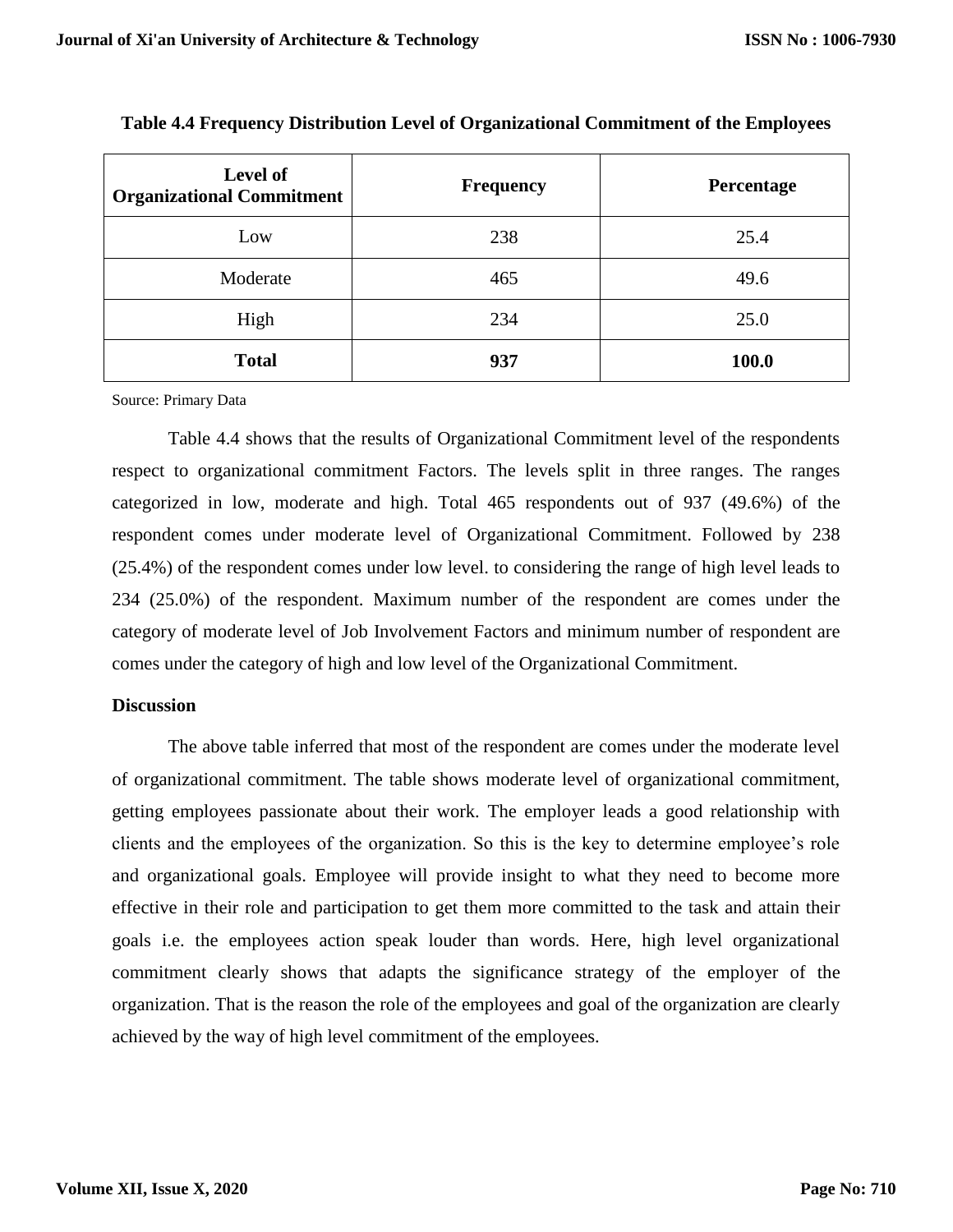*Meyer and Allen (1991)* indicated that that are three components conceptualization of organizational commitment; affective, continuance and normative. Author explained about believe that employees can experience all three forms of commitment to varying degrees. They claimed that given these conceptual differences, the psychological states reflecting the three components of organization will develop the function of quite different antecedents and have different implications for work behavior. Literatures indicate that organizational commitment and involvement is one of the important elements that have impact on organizational change. The author argued that a highly committed employee is more willing to accept organizational change if it is perceived to be beneficial. Similarly, they suggest that organizational commitment will result in willingness to accept organizational health. In sum, a greater degree of organizational commitment should lead to successful organizational readiness for a change process. Therefore, having much about work related attitude and their effect on organizational health, this study was suggests that a positive relationship exists among leadership and organizational commitment.

| <b>Age group in Years</b> | <b>Frequency</b> | Percentage |
|---------------------------|------------------|------------|
| Up to $20$                | 129              | 13.8       |
| 21-30                     | 166              | 17.7       |
| $31 - 40$                 | 237              | 25.3       |
| $41 - 50$                 | 220              | 23.5       |
| Above 50                  | 185              | 19.7       |
| <b>Total</b>              | 937              | <b>100</b> |

**Table 4.5 Frequency Distribution of Age group in years of the Employees**

Source: Primary Data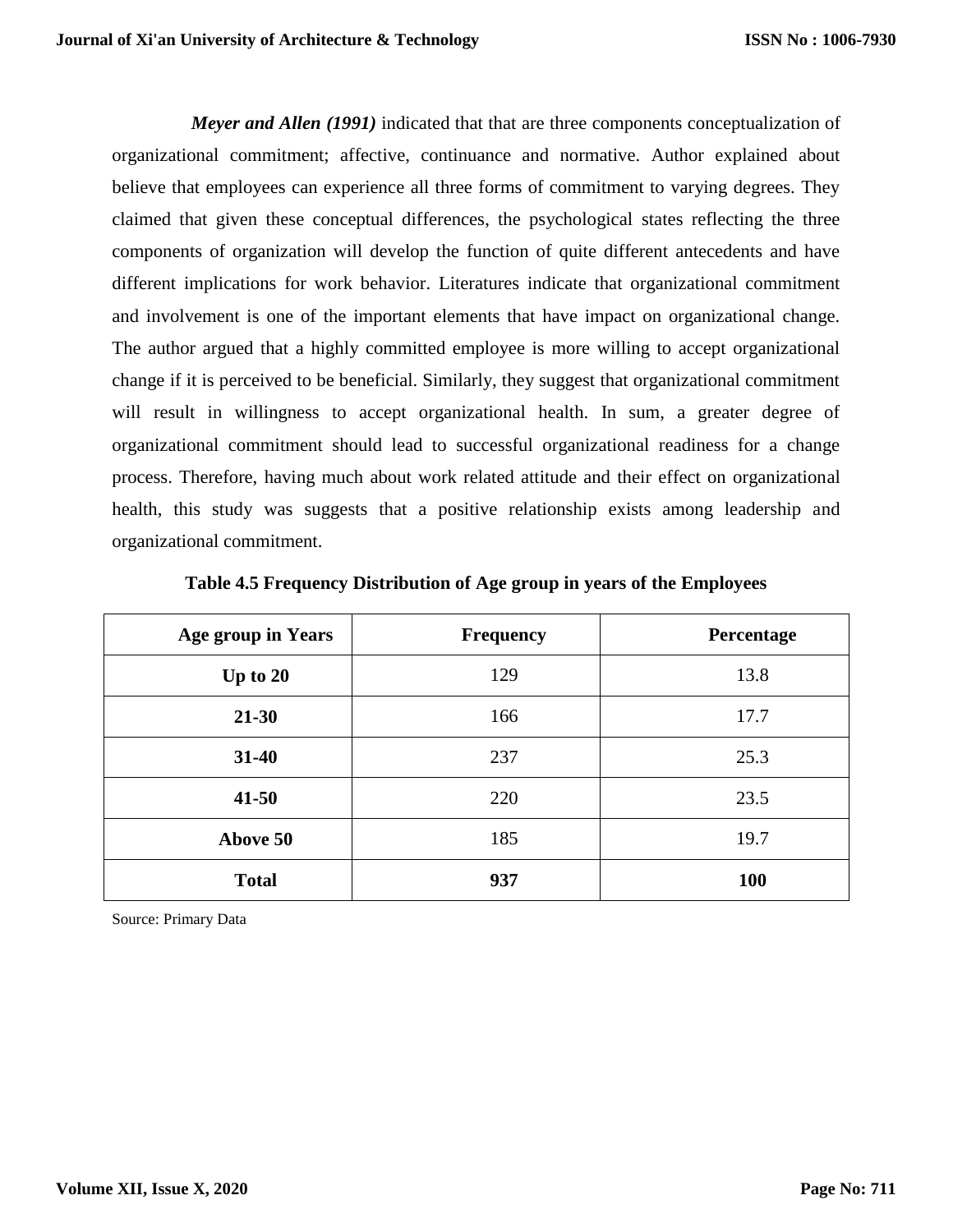

# **Chart 4.1 Represent the Age group in years of the Employees**

The sample group comprised of Age group of the employees among up to 20 to above50. From the above table, 25.3% of respondents belong in the Age group of 31-40 years, 23.5% of employees belong in the Age group of 41-50 years, and 13.8% of the employees are in the Age group of below 20 years. Maximum numbers of respondents belonging to the age group of 31- 40years and minimum numbers of respondents comes under the Age group of up to 20 years. In respect to employees, increase the strengths and challenges towards to achieve a specific course of action. So the employee's age is not a barrier to accept the environmental changes.

# **HYPOTHESIS I**

Null Hypothesis: There is no Significance Difference among age group of the years with respect to the Factors of Organizational Health, Job Involvement and Organizational Commitment of the Employees

| Table 4.6 ANOVA for significant difference between age group of the Employees With respect to the Factors |
|-----------------------------------------------------------------------------------------------------------|
| of Organizational Health, Job Involvement and Organizational Commitment of the Employees                  |

| <b>Factors of organizational health,</b>         |                              | <b>Age Group in Years</b>    |                              |                              |                               |                |                |
|--------------------------------------------------|------------------------------|------------------------------|------------------------------|------------------------------|-------------------------------|----------------|----------------|
| job involvement and<br>organizational commitment | Up to $20$                   | 21-30                        | $31 - 40$                    | $41 - 50$                    | Above 50                      | <b>F</b> value | <b>P-value</b> |
| Organizational Adaptiveness                      | 98.69<br>(12.56)             | 96.22<br>(13.18)             | 97.96<br>(12.90)             | 98.33<br>(12.53)             | 96.83<br>(12.77)              | 1.114          | 0.348          |
| Organizational Excellence                        | 75.29<br>(15.73)             | 75.37<br>(16.91)             | 78.28<br>(15.32)             | 78.21<br>(14.75)             | 76.56<br>(16.13)              | 1.584          | 0.176          |
| Considerate Leadership                           | 16.87c<br>(4.85)             | 13.46 <sup>a</sup><br>(5.91) | 15.30 <sup>b</sup><br>(6.18) | 16.65 <sup>c</sup><br>(4.83) | $17.70^{\circ}$<br>(4.49)     | 16.755         | $< 0.001**$    |
| Problem Solving Adequacy                         | 21.87<br>(6.00)              | 21.45<br>(6.45)              | 22.13<br>(6.18)              | 22.64<br>(5.86)              | 22.23<br>(6.14)               | 0.954          | 0.432          |
| <b>Conflict Resolving Management</b>             | 17.81 <sup>d</sup><br>(4.64) | 13.83 <sup>a</sup><br>(5.78) | 15.57 <sup>b</sup><br>(6.22) | $16.13^{bc}$<br>(5.28)       | 16.90 <sup>cd</sup><br>(4.92) | 11.644         | $< 0.001$ **   |
| Innovativeness                                   | $13.47^{ab}$<br>(5.16)       | $12.42^{\rm a}$<br>(5.00)    | $14.16^{bc}$<br>(5.25)       | 15.40 <sup>d</sup><br>(5.23) | 14.71 <sup>cd</sup><br>(4.66) | 9.281          | $<0.001**$     |
| Morale                                           | 28.36 <sup>b</sup><br>(5.16) | $24.24^a$<br>(5.00)          | $25.86^{\rm a}$<br>(5.25)    | 28.02 <sup>b</sup><br>(5.23) | 28.80 <sup>b</sup><br>(4.66)  | 9.543          | $< 0.001**$    |
| <b>Communication Adequacy</b>                    | 25.69 <sup>b</sup><br>(6.28) | $23.48^a$<br>(7.25)          | $24.69^{ab}$<br>(6.85)       | 25.37 <sup>b</sup><br>(6.50) | $24.26^{ab}$<br>(6.86)        | 2.782          | $0.026*$       |
| <b>Goal Focus</b>                                | $16.76^{\circ}$<br>(4.88)    | $13.21^a$<br>(5.88)          | 15.19 <sup>b</sup><br>(6.25) | 16.52 <sup>c</sup><br>(4.84) | $17.46^{\circ}$<br>(4.59)     | 16.772         | $< 0.001**$    |
| <b>Resource Utilization</b>                      | $16.87^{\circ}$              | $13.49^a$                    | 15.39 <sup>b</sup>           | $16.60^{\circ}$              | 17.59 <sup>c</sup>            | 15.167         | $< 0.001**$    |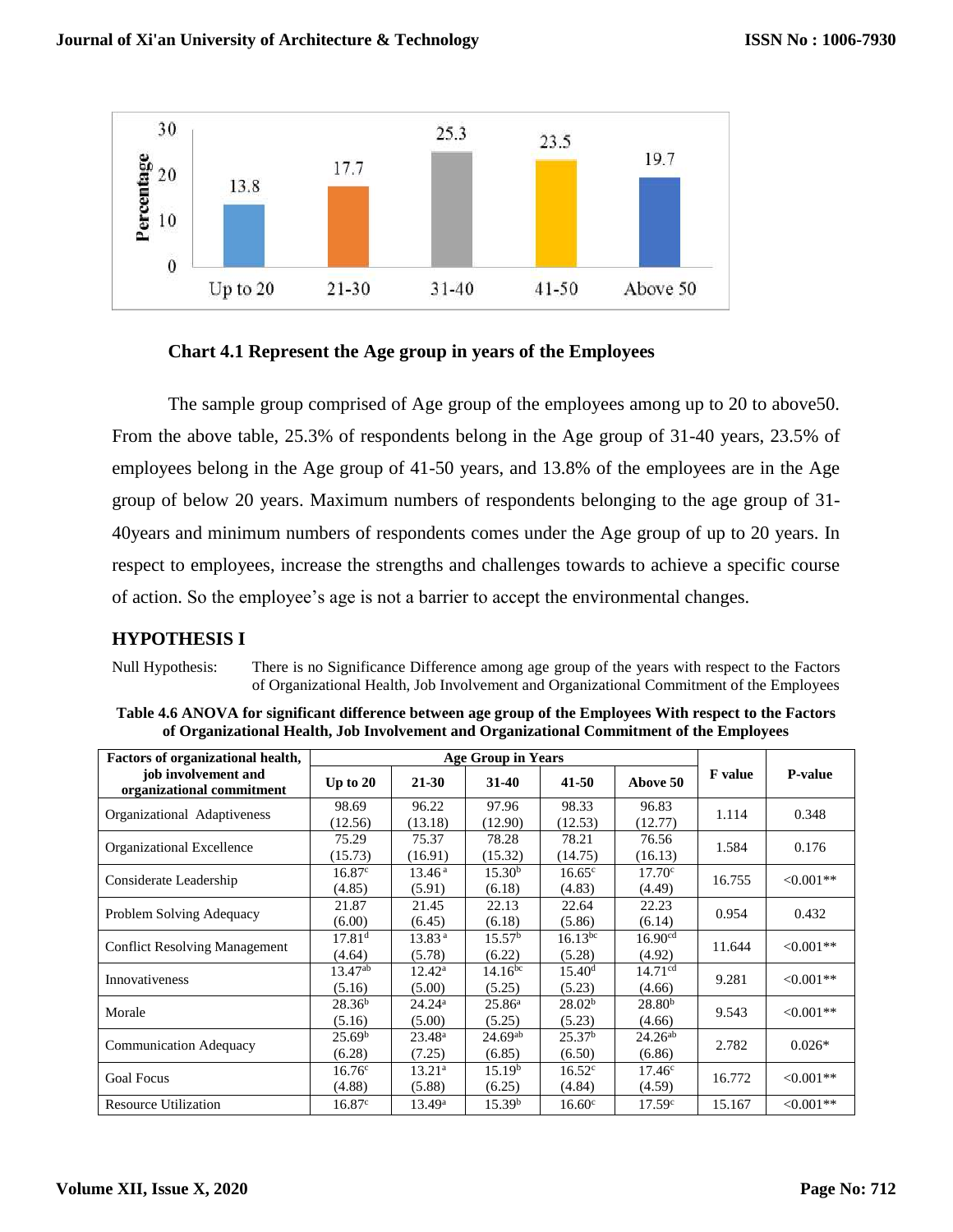|                                      | (4.96)              | (5.94)              | (6.31)              | (4.87)                | (4.56)              |        |            |
|--------------------------------------|---------------------|---------------------|---------------------|-----------------------|---------------------|--------|------------|
| Initiation and Outgoingness          | $11.64^{b}$         | $10.85^{\rm a}$     | 11.79 <sup>b</sup>  | 12.01 <sup>b</sup>    | 11.64 <sup>b</sup>  | 3.447  | $0.008**$  |
|                                      | (3.30)              | (3.45)              | (2.99)              | (2.95)                | (3.36)              |        |            |
|                                      | 343.32 <sup>b</sup> | 318.02 <sup>a</sup> | 336.32 <sup>b</sup> | $345.\overline{88^b}$ | 344.68 <sup>b</sup> | 7.588  | $<0.001**$ |
| <b>Overall Organizational Health</b> | (49.82)             | (57.85)             | (59.38)             | (52.44)               | (54.01)             |        |            |
| Psychological Identification         | 11.16 <sup>b</sup>  | 9.78 <sup>a</sup>   | 11.77 <sup>b</sup>  | 12.98c                | 12.69 <sup>c</sup>  | 11.205 | $<0.001**$ |
|                                      | (5.17)              | (4.30)              | (5.37)              | (5.65)                | (4.86)              |        |            |
| Team Work                            | 18.56               | 17.37               | 17.59               | 17.94                 | 17.30               | 1.418  | 0.226      |
|                                      | (4.87)              | (5.60)              | (5.18)              | (5.14)                | (5.51)              |        |            |
| Aspiration                           | $8.34^{ab}$         | 7.57 <sup>a</sup>   | 8.91 <sup>b</sup>   | 9.95c                 | 10.03 <sup>c</sup>  | 10.277 | $<0.001**$ |
|                                      | (4.21)              | (3.56)              | (4.73)              | (4.80)                | (4.20)              |        |            |
| Self Esteem                          | $13.67^{\circ}$     | $10.49^{\rm a}$     | 12.19 <sup>b</sup>  | 12.47 <sup>b</sup>    | 14.07 <sup>c</sup>  | 15.438 | $<0.001**$ |
|                                      | (3.86)              | (4.88)              | (5.34)              | (4.63)                | (3.85)              |        |            |
| Detachment                           | $6.64^{ab}$         | 6.08 <sup>a</sup>   | 7.08 <sup>b</sup>   | 7.74 <sup>c</sup>     | 8.16 <sup>c</sup>   | 12.981 | $<0.001**$ |
|                                      | (2.89)              | (2.49)              | (3.35)              | (3.28)                | (2.93)              |        |            |
| <b>Overall Job Involvement</b>       | 58.37 <sup>b</sup>  | 51.29 <sup>a</sup>  | 57.54 <sup>b</sup>  | $61.08^{bc}$          | 62.24 <sup>c</sup>  | 10.440 | $<0.001**$ |
|                                      | (15.83)             | (15.41)             | (18.85)             | (19.31)               | (16.59)             |        |            |
| <b>Affective Commitment</b>          | 62.22 <sup>b</sup>  | 59.44 <sup>a</sup>  | $62.65^{\rm b}$     | 64.37 <sup>b</sup>    | 62.71 <sup>b</sup>  | 3.979  | $0.003**$  |
|                                      | (12.91)             | (12.65)             | (12.23)             | (11.32)               | (11.91)             |        |            |
| Normative Commitment                 | 52.19 <sup>b</sup>  | 49.81 <sup>a</sup>  | 51.76 <sup>ab</sup> | 50.89ab               | $50.84^{ab}$        | 1.694  | 0.149      |
|                                      | (8.91)              | (9.47)              | (8.77)              | (8.77)                | (9.42)              |        |            |
| Continuance Commitment               | 40.88               | 39.04               | 41.07               | 41.05                 | 40.01               | 1.821  | 0.123      |
|                                      | (8.21)              | (9.59)              | (8.85)              | (8.31)                | (8.83)              |        |            |
| Overall Organizational               | 155.30 <sup>b</sup> | $148.30^{\rm a}$    | 155.49 <sup>b</sup> | 156.31 <sup>b</sup>   | 153.56 <sup>b</sup> | 2.919  | $0.020*$   |
| Commitment                           | (24.50)             | (26.96)             | (25.39)             | (23.41)               | (25.32)             |        |            |

Source: Primary Data

Note: 1. The value within bracket refers to SD

2. \*\* Denotes significant at 1% level.

3. \* Denotes significant at 5% level.

4. Different alphabet among Age Group in Year denotes significant at 5% level using Duncan Multiple Range Test (DMRT).

Table 4.6 displays that Since P-value is less than 0.01, null hypothesis is rejected at 1% level with regard to the dimensions of Considerate Leadership, Conflict Resolving Management, Innovativeness, Morale, Goal Focus Resource Utilization, Initiation and Outgoingness, Overall Organizational Health Psychological Identification, Aspiration, Self Esteem, Detachment, Overall Job Involvement and Affective Commitment. Hence there is Significance Difference among age group of Employees with regard to the dimension of Considerate Leadership, Conflict Resolving Management, Innovativeness, Morale Goal Focus, Resource Utilization, Initiation and Outgoingness, Overall Organizational Health, Psychological Identification, Aspiration, Self Esteem Detachment, Overall Job Involvement and Affective Commitment. Based on the mean value of Considerate Leadership (17.70), Conflict Resolving Management(17.81), Innovativeness, (15.40) Morale (28.80) Goal Focus(17.46) Resource Utilization, (17.59) Initiation and Outgoingness, (11.79) Overall Organizational Health, (345.88) Psychological Identification(12.98) ,Aspiration(10.03) , Self Esteem, (14.07) Detachment, (8.16)Overall Job Involvement( 62.24) and Affective Commitment( 64.37).Based on the Duncan Multiple Range Test (DMRT), The age group up to 21-30 years is significantly differ with all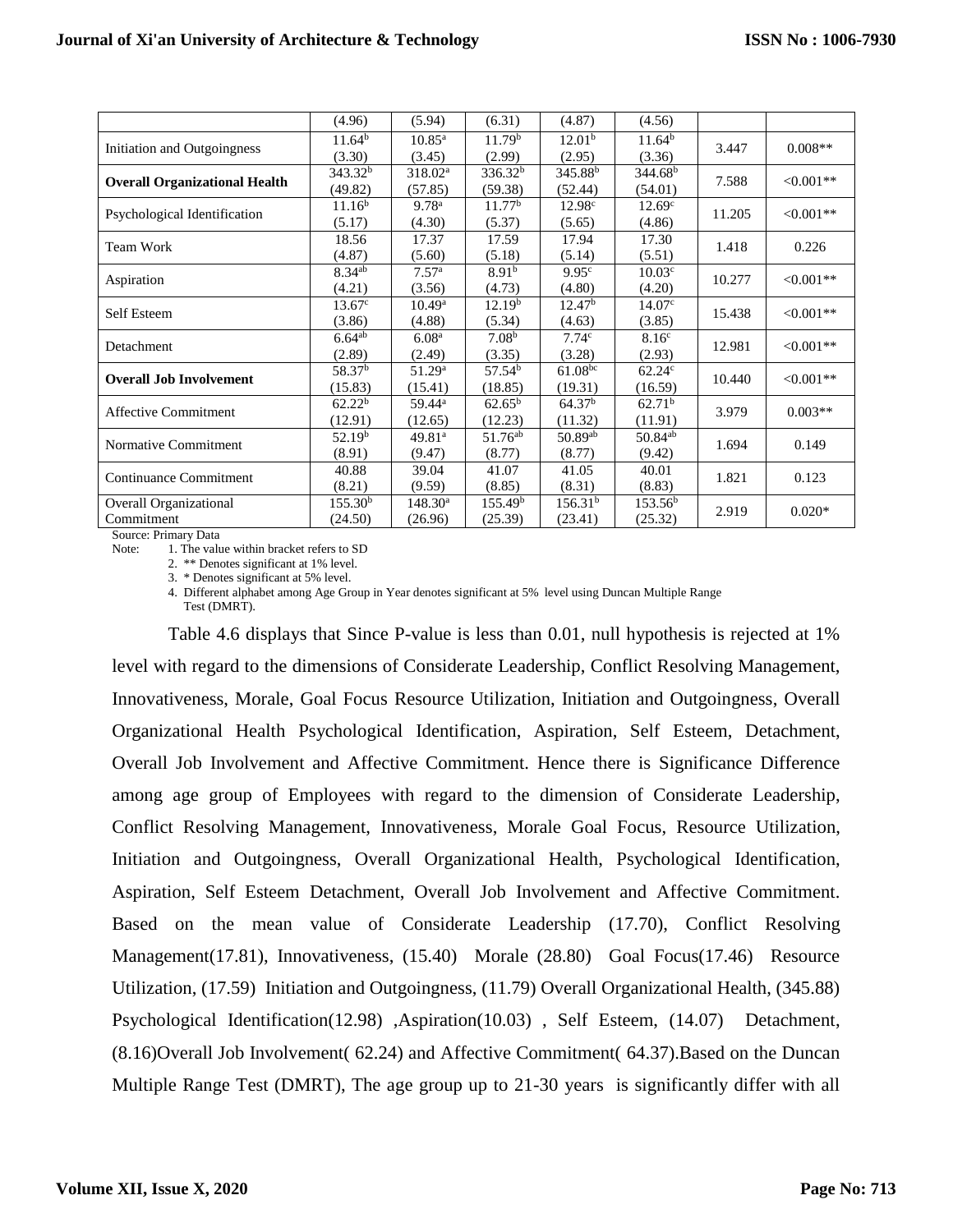other age group of the employee at 5% also the age group of 31-40 and above 50 at 5% level regard to the Factors of considerate leadership and resource utilization. The age group of 21-30 years is significantly differ with all other group of the Employees, 31-40 years is significantly differ with up 20, and above 50 years at 5% level regard with the factor of conflict resolving management.

Since P- value is less than 0.05, the null hypothesis rejected at 5% level with regard to the Factors of Communication Adequacy and Overall Organizational Commitment. Hence there is Significance Difference between age group of the Employees with regard to the Factors of Communication Adequacy and Overall Organizational Commitment. Based on the mean value consist of Communication Adequacy (25.69) and Overall Organizational Commitment (156.31). Based on the Duncan Multiple Range Test (DMRT), The age group up to 21-40 years is significantly differ with up to 31-40 years and above 50 years at 1% level, with respect to dimensions of communication adequacy and overall organizational commitment.

There is no Significance Difference between age group in years of Employees with regard to Factors of Organizational Adaptiveness, Organizational Excellence, Problem Solving Adequacy, Team Work, Normative Commitment and Continuance Commitment. Since P-value is greater than 0.05. Hence the null hypothesis was accepted with regard to the Factors of Organizational Adaptiveness, Organizational Excellence, Problem Solving Adequacy, Team Work, Normative Commitment and Continuance Commitment.

## **Discussion**

Organizational Health, Job Involvement and Organizational Commitment are influenced by the age group of the Employees of the organization. organizational excellence is try to convey that an organization need to put an acceptable level and appreciable performance, otherwise there will be a enormous amount pressure(competition)from its competition and this pressure will be negatively test its survival and sustainability. It is an order of the day, all organization have to bring and implement required as well as relevant amount of changes and keep on its existing performance and to ensure their progress. The optimum level of changes or only the key for better performance of any organization at the same time the internal environment (working force) must come forward and extent the concerned and co- operation for those meaning full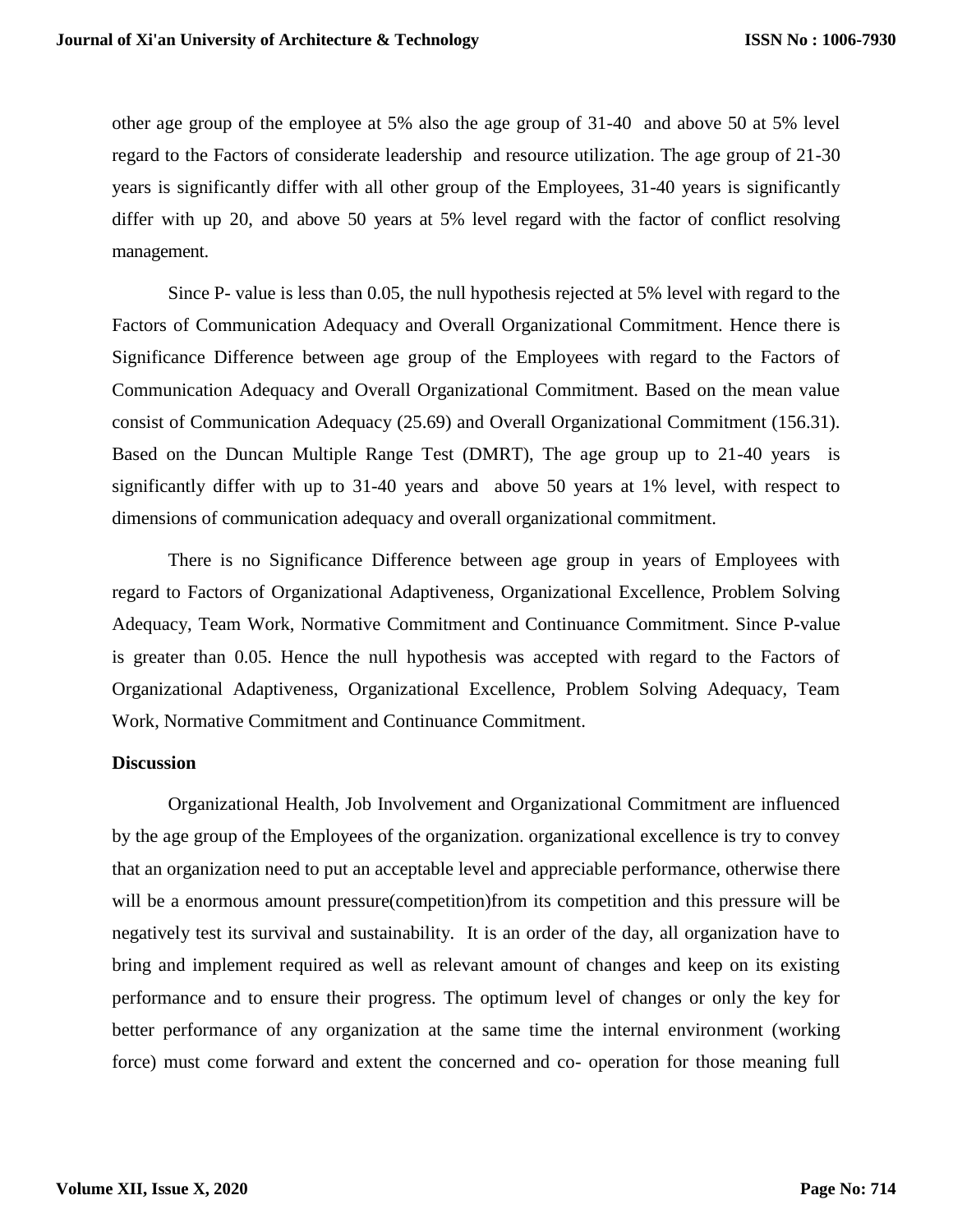changes it is the moral responsibility of the organization to mold – up the Employees to positively accept the changes for getting maximum amount co- operation.

The age of the Employees are playing a vital role generally the Non – accept or a kind of resistance is only emerged from old age Employees due to various unwanted fears and doubts. So there are always looking Non cooperative and to the some extend they cannot be convinced and compromised fortunately this organization is having more young age group of Employees and they are always interested to accept the changes which are in corporate by the organization. Hence this organization is concerned the problem of Non adaptiveness is looking very minimum and able to generate maximum amount of adaptiveness. So when the adaptiveness is looking so conductive the organizational excellence becomes so brighter.

**Shahram Ranjdoust (2014)** examined that there is a Significance Difference between age group of the respondent and organizational health Factors. The study has proven them mixed result of the variables adaptiveness and considerate leadership and to know the Relationship between Organizational Health and Job Satisfaction. Organizational health of their organization's ability to survive and healthy enterprise and long term symptoms in a healthy organization from its shows organizational characteristics that are healthy atmosphere can be expressed as follows: The exchange of information is reliable and creative to make the necessary changes according to information obtained. Unity is a commitment to organizational goals. Consideration indicates reflects respect, mutual trust and co-operation and honestly given to Employees. Influence a manager the manager's ability to influence decisions. Leaders were encouraging and the effectiveness of the works but are independent in thought and action. Organizational health is the ability to adjust and adapt with the environment in ways that protect the organizational health.

**Mowday** conducted a study on an affective or emotional attachment to an organization the majority of the demographic variables play a relatively minor role in the development of organizational commitment among them, however, age is becoming an important variable as the average age of the workforce in the developed world is on the rise. A better understanding of relation between age and organization commitment will help to further our understanding of age - commitment (e.g., differences in the productivity of older and younger Employees) and organizational commitment changes over time. So the researcher concluded that the present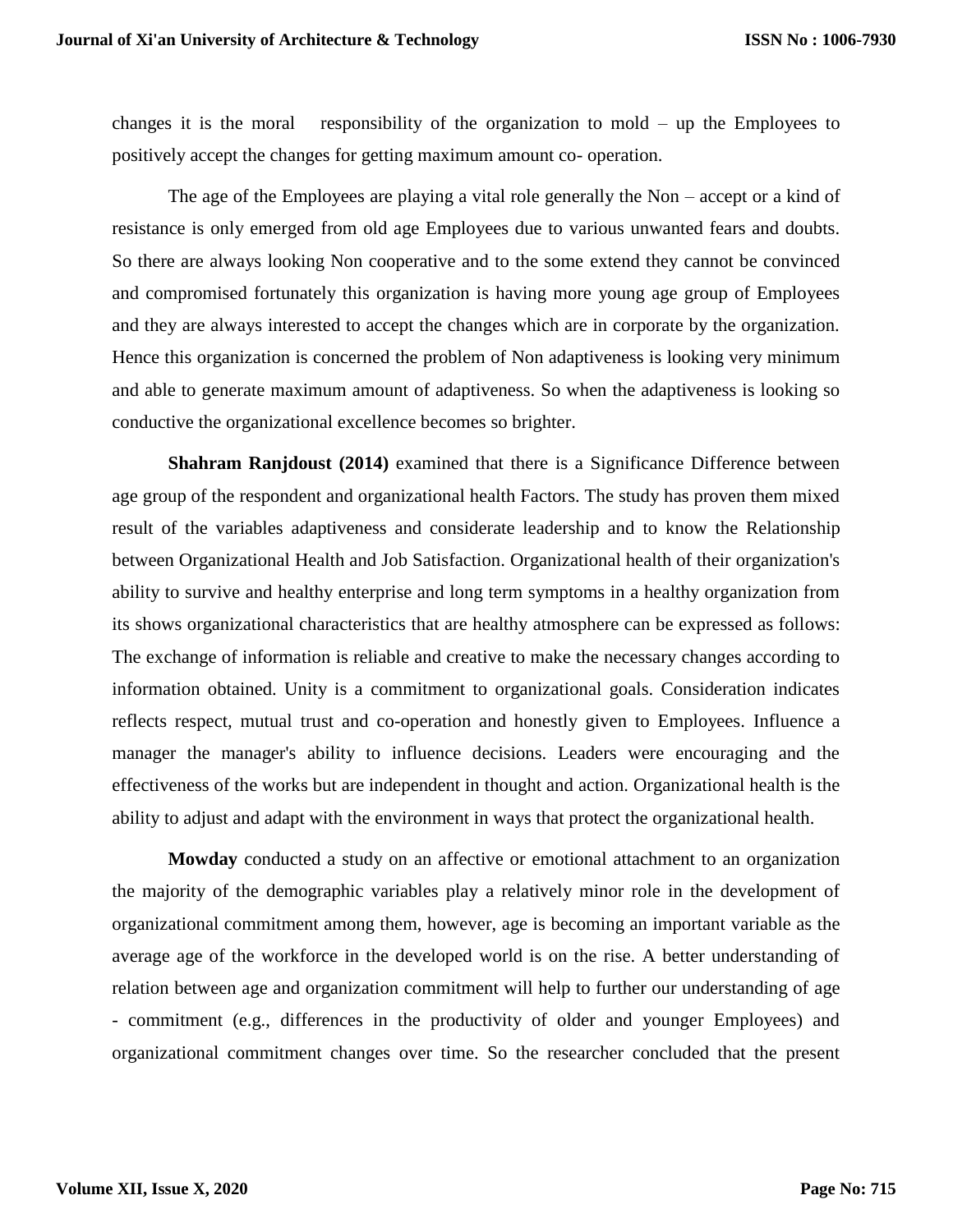study proved, there is a Significance Difference between gender and organizational health Factors of the Employees of the organization.

# **STRUCTURAL EQUATION MODEL (SEM) ON ORGANIZATIONAL HEALTH AND JOB INVOLVEMENT ON ORGANIZATIONAL COMMITMENT**

## **The variables used in the structural equation model are**

## **I Observed, endogenous variables**

| 1.               | Organizational adaptiveness   |
|------------------|-------------------------------|
| 2.               | Organizational excellence     |
| 3.               | Problem solving adequacy      |
| $\overline{4}$ . | Considerate leadership        |
| 5.               | Conflict resolving management |
| 6.               | Innovativeness                |
| 7.               | Morale                        |
| 8.               | Communication adequacy        |
| 9.               | Goal focus                    |
| 10.              | Resources utilization         |
| 11.              | Initiation and outgoingness   |
| 12.              | Psychological identification  |
| 13.              | Team work                     |
| 14.              | Aspiration                    |
| 15.              | Self esteem                   |
| 16.              | Detachment                    |
| 17.              | Affective commitment          |
| 18.              | Normative commitment          |
| 19.              | Continuance commitment        |
| 20.              | Organizational commitment     |

# **II Observed, exogenous variables**

## Organizational commitment

# **III Unobserved, exogenous variables**

1. e1: organizational health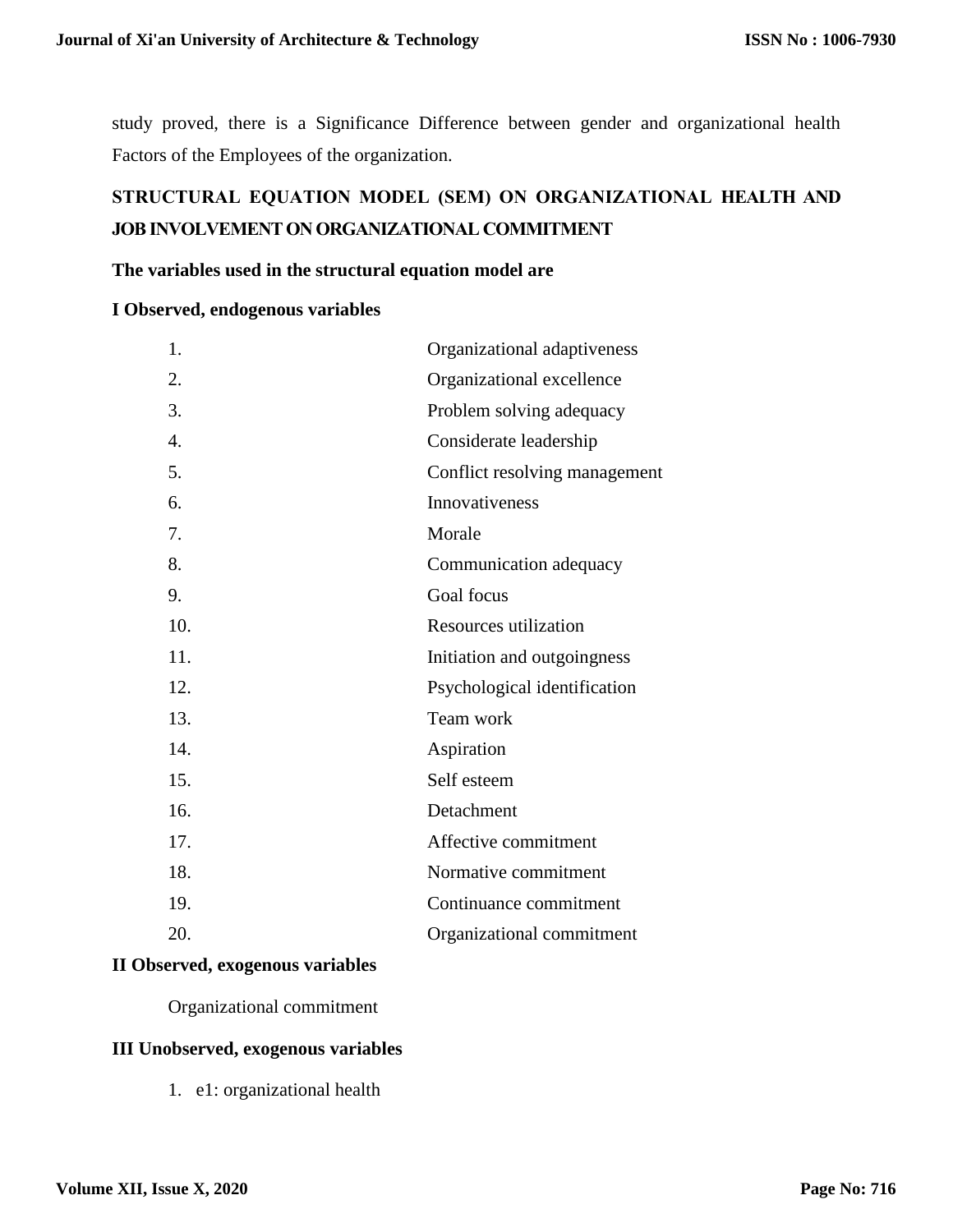- 2. e2: organizational adaptiveness
- 3. e3: organizational excellence
- 4. e4:considerate leadership
- 5. e5: problem solving adequacy
- 6. e6: conflict resolving management
- 7. e7: innovativeness
- 8. e8: morale
- 9. e9: communication adequacy
- 10. e10:goal focus
- 11. e11:resource utilization
- 12. e12:initation and outgoingness
- 13. e13:Job involvement
- 14. e14:Psychological identification
- 15. e15:Team work
- 16. e16:Aspiration
- 17. e17:Self esteem
- 18. e18:Detachment
- 19. e19:Affective commitment
- 20. e20:Normative commitment
- 21. e21:Continuance commitment
- 22. e22: Organizational commitment

# **Hence number of variable in the SEM is**

| Number of variables in model   |   |    |
|--------------------------------|---|----|
| Number of observed variables   |   | 19 |
| Number of unobserved variables | ٠ | 23 |
| Number of exogenous variables  |   | 22 |
| Number of endogenous variables |   |    |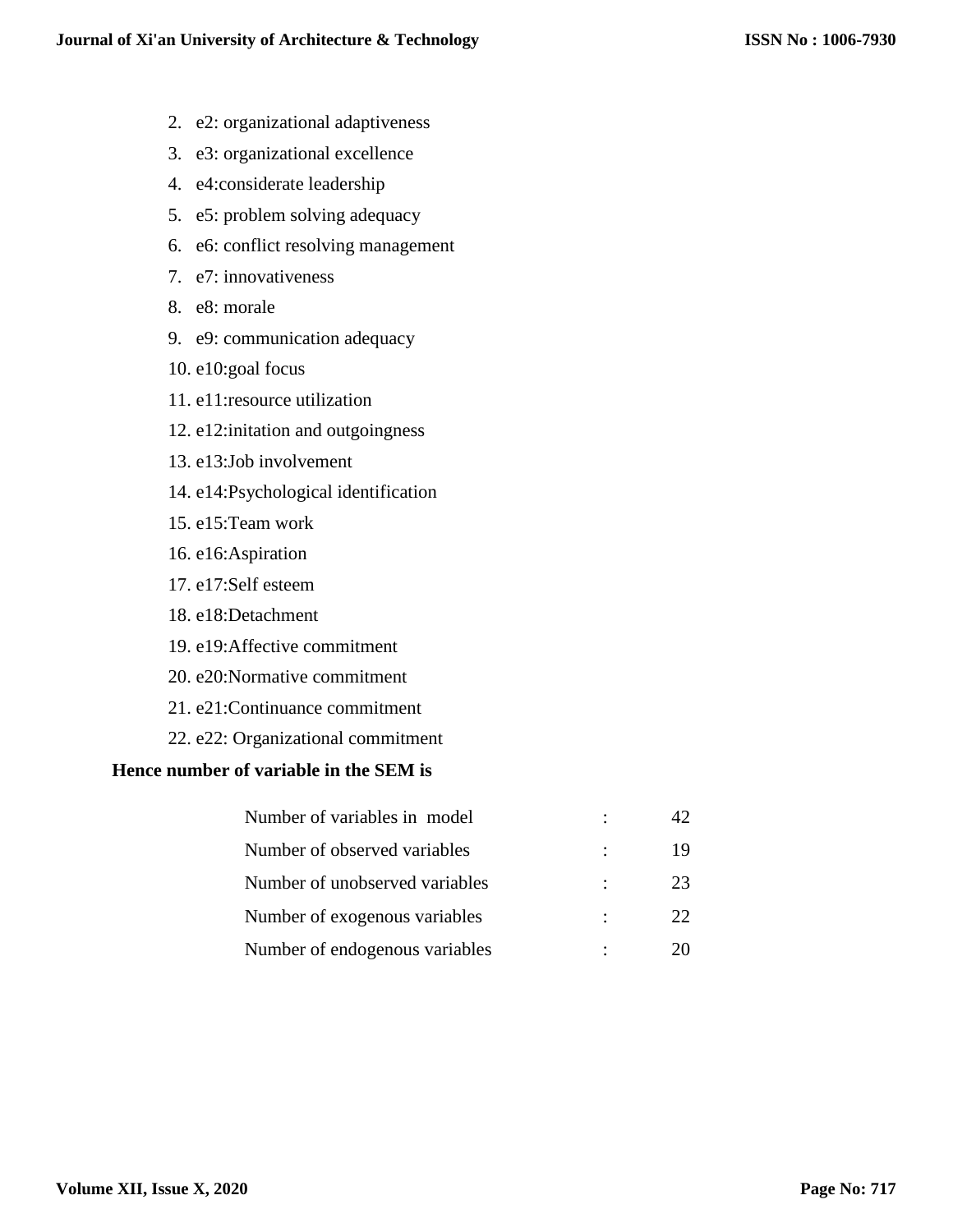



| <b>Variables</b>               |      |    | Unstandardised co-<br>S.E<br>efficient<br>of B<br>(B) |       | Standardised co-<br>efficent<br>(Beta) | t value | <b>P-value</b> |
|--------------------------------|------|----|-------------------------------------------------------|-------|----------------------------------------|---------|----------------|
| Organizational<br>adaptiveness | ←−−− | OН | 3.338                                                 | 0.412 | 0.261                                  | 8.097   | $<0.001**$     |
| Organizational<br>excellence   |      | OН | 4.181                                                 | 0.506 | 0.266                                  | 8.259   | $< 0.001**$    |
| Problem solving                |      | OН | 1.537                                                 | 0.198 | 0.251                                  | 7.781   | $<0.001**$     |

|  |  |  | Table 4.7 Variables in the Structural Equation Model Analysis |  |
|--|--|--|---------------------------------------------------------------|--|
|--|--|--|---------------------------------------------------------------|--|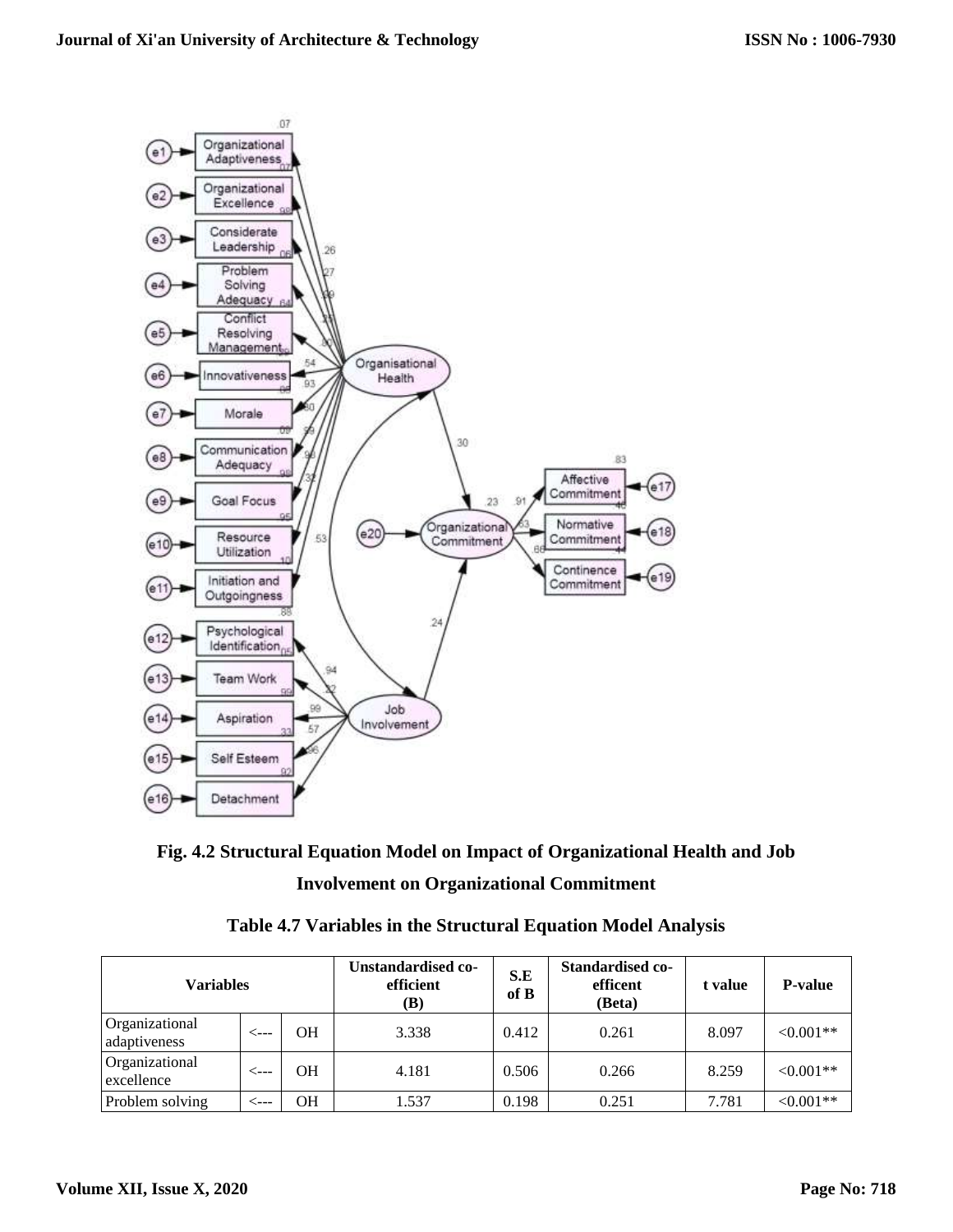| <b>Variables</b>                 |                  | <b>Unstandardised co-</b><br>efficient<br>(B) | S.E<br>of B | <b>Standardised co-</b><br>efficent<br>(Beta) | t value | <b>P-value</b> |             |
|----------------------------------|------------------|-----------------------------------------------|-------------|-----------------------------------------------|---------|----------------|-------------|
| adequacy                         |                  |                                               |             |                                               |         |                |             |
| Considerate<br>leadership        | $\leftarrow$ --- | <b>OH</b>                                     | 5.456       | 0.129                                         | 0.989   | 42.314         | $<0.001**$  |
| Conflict resolving<br>management | $\leftarrow$ --- | OH                                            | 4.462       | 0.151                                         | 0.797   | 29.455         | $<0.001**$  |
| Innovativeness                   | $\leftarrow$ --- | OH                                            | 2.792       | 0.156                                         | 0.541   | 17.858         | $<0.001**$  |
| Morale                           | $\leftarrow$ --- | <b>OH</b>                                     | 7.855       | 0.209                                         | 0.928   | 37.563         | $< 0.001**$ |
| Communication<br>adequacy        | <---             | <b>OH</b>                                     | 2.020       | 0.218                                         | 0.298   | 9.278          | $<0.001**$  |
| Goal focus                       | $\leftarrow$ --- | <b>OH</b>                                     | 5.511       | 0.130                                         | 0.992   | 42.558         | $< 0.001**$ |
| <b>Resources</b><br>utilization  | $\leftarrow$ --- | OH                                            | 5.447       | 0.132                                         | 0.976   | 41.261         | $<0.001**$  |
| Initiation and<br>outgoingness   | <---             | JI                                            | 1.037       | 0.102                                         | 0.324   | 10.149         | $<0.001**$  |
| Psychological<br>identification  | $\leftarrow$ --- | JI                                            | 4.917       | 0.129                                         | 0.937   | 38.188         | $<0.001**$  |
| Team work                        | $\leftarrow$ --- | $\rm{JI}$                                     | 1.173       | 0.171                                         | 0.222   | 6.854          | $<0.001**$  |
| Aspiration                       | $\leftarrow$ --- | $\rm{JI}$                                     | 4.444       | 0.104                                         | 0.994   | 42.608         | $<0.001**$  |
| Self esteem                      | $\leftarrow$ --- | JI                                            | 2.730       | 0.143                                         | 0.572   | 19.065         | $<0.001**$  |
| Detachment                       | <---             | JI                                            | 2.996       | 0.075                                         | 0.958   | 39.754         | $<0.001**$  |
| Affective<br>commitment          | <---             | <b>OC</b>                                     | 1.000       |                                               | 0.911   |                | $<0.001**$  |
| Normative<br>commitment          | $\leftarrow$ --- | <b>OC</b>                                     | 0.522       | 0.029                                         | 0.661   | 18.047         | $<0.001**$  |
| Continuance<br>commitment        | <---             | OC                                            | 0.513       | 0.030                                         | 0.630   | 17.394         | $<0.001**$  |
| OC                               | $\leftarrow$ --- | OH                                            | 3.383       | .423                                          | .304    | 7.993          | $< 0.001**$ |
| $\rm OC$                         | $\leftarrow$ --- | $\rm{JI}$                                     | 2.721       | .421                                          | .245    | 6.467          | $<0.001**$  |

Source: Primary Data

Note: \*\* Denotes significant at 1% level

## **Organizational health on organizational commitment**

The coefficient of organizational adaptiveness is 3.338 which represent the partial effects of organizational adaptiveness on organizational health, holding the other variables as constant. The estimated positive sign implies that such effect is positive that organizational health would increase by 3.338 for every unit increase in organizational adaptiveness and this coefficient value is significant at 1% level. The coefficient of organizational excellence is 4.181which represent the partial effects of organizational excellence on organizational health, holding the other variables as constant. The estimated positive sign implies that such effect is positive that organizational health would increase by 4.181 for every unit increase in organizational excellence and this coefficient value is significant at 1% level. The coefficient of Problem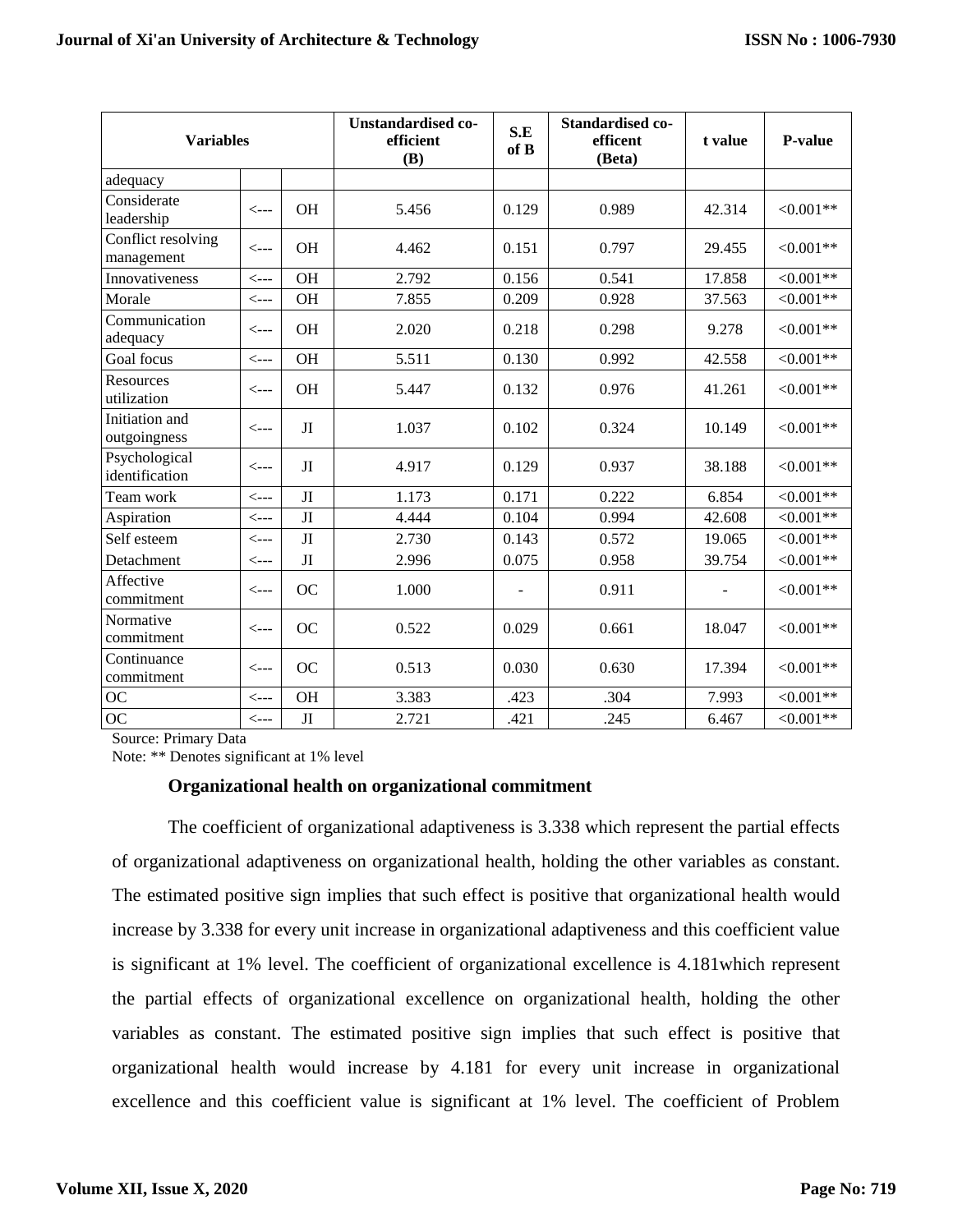solving adequacy is 1.537 which represent the partial effects of Problem solving adequacy on organizational health, holding the other variables as constant. The estimated positive sign implies that such effect is positive that organizational health would increase by 1.537 for every unit increase in Problem solving adequacy and this coefficient value is significant at 1% level. The coefficient of considerate leadership is 5.456 which represent the partial effects of considerate leadership on organizational health, holding the other variables as constant. The estimated positive sign implies that such effect is positive that organizational health would increase by 5.456 for every unit increase in considerate leadership and this coefficient value is significant at 1% level.The coefficient of Conflict resolving management is 4.462 which represent the partial effects of Conflict resolving management on organizational health, holding the other variables as constant. The estimated positive sign implies that such effect is positive that organizational health would increase by 24.462 for every unit increase in Conflict resolving management and this coefficient value is significant at 1% level. The coefficient of Innovativeness is 2.792 which represent the partial effects of Innovativeness on organizational health, holding the other variables as constant. The estimated positive sign implies that such effect is positive that organizational health would increase by 2.792for every unit increase in Innovativeness and this coefficient value is significant at 1% level.

The coefficient of Morale is 7.855 which represent the partial effects of Innovativeness on organizational health, holding the other variables as constant. The estimated positive sign implies that such effect is positive that organizational health would increase by 7.855 for every unit increase in Morale and this coefficient value is significant at 1% level. The coefficient of Communication adequacy is 2.020 which represent the partial effects of Communication adequacy on organizational health, holding the other variables as constant. The estimated positive sign implies that such effect is positive that organizational health would increase by 2.020 for every unit increase in Communication adequacy and this coefficient value is significant at 1% level. The coefficient of Goal focus is 5.511 which represent the partial effects of Goal focus on organizational health, holding the other variables as constant. The estimated positive sign implies that such effect is positive that organizational health would increase by 5.511 for every unit increase in Goal focus and this coefficient value is significant at 1% level. The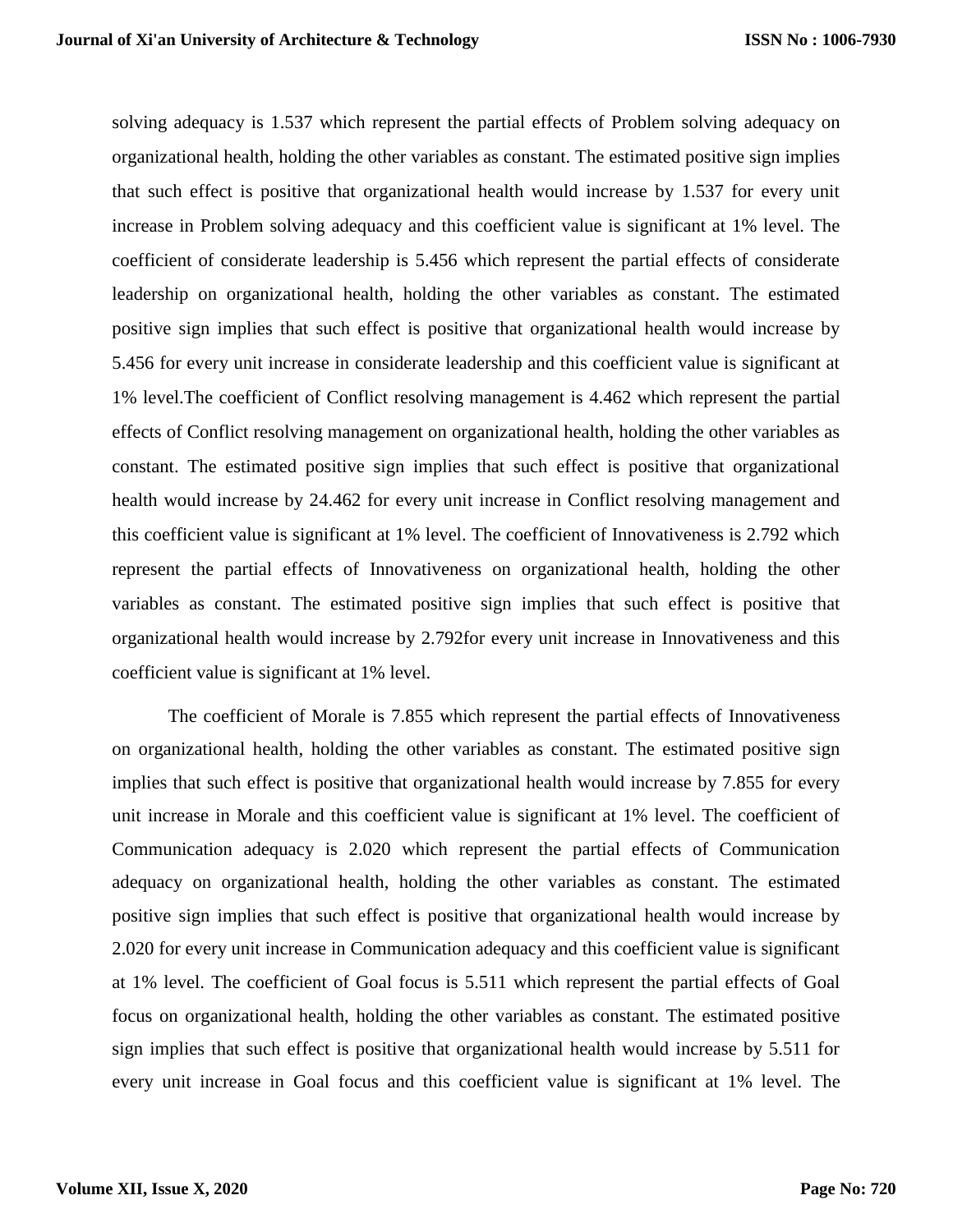coefficient of Resources utilization is 5.447 which represent the partial effects of Resources utilization on organizational health, holding the other variables as constant. The estimated positive sign implies that such effect is positive that organizational health would increase by 5.447 for every unit increase in Resources utilization and this coefficient value is significant at 1% level. The coefficient of Initiation and outgoingness is 1.037 which represents the partial effects of Initiation and outgoingness on organizational health, holding the other variables as constant. The estimated positive sign implies that such effect is positive that organizational health would increase by 1.037 for every unit increase in Initiation and outgoingness and this coefficient value is significant at 1% level.

#### **Job involvement on organizational commitment**

The coefficient of Psychological identification is 4.917 which represents the partial effects of Psychological identification on Job involvement, holding the other variables as constant. The estimated positive sign implies that such effect is positive that Job involvement would increase by 4.917 for every unit increase in Psychological identification and this coefficient value is significant at 1% level. The coefficient of Team work is 1.173which represents the partial effects of Team work on Job involvement, holding the other variables as constant. The estimated positive sign implies that such effect is positive that Job involvement would increase by 1.173 for every unit increase in Team work and this coefficient value is significant at 1% level. The coefficient of Aspiration is 24.444 which represent the partial effects of Team work on Job involvement, holding the other variables as constant. The estimated positive sign implies that such effect is positive that Job involvement would increase by 4.444 for every unit increase in Aspiration and this coefficient value is significant at 1% level. The coefficient of Self esteem is 2.730 which represent the partial effects of Team work on Job involvement, holding the other variables as constant. The estimated positive sign implies that such effect is positive that Job involvement would increase by 2.730 for every unit increase in Self esteem and this coefficient value is significant at 1% level. The coefficient of Detachment is 2.996 which represent the partial effects of Team work on Job involvement, holding the other variables as constant. The estimated positive sign implies that such effect is positive that Job involvement would increase by 2.996 for every unit increase in Detachment and this coefficient value is significant at 1% level.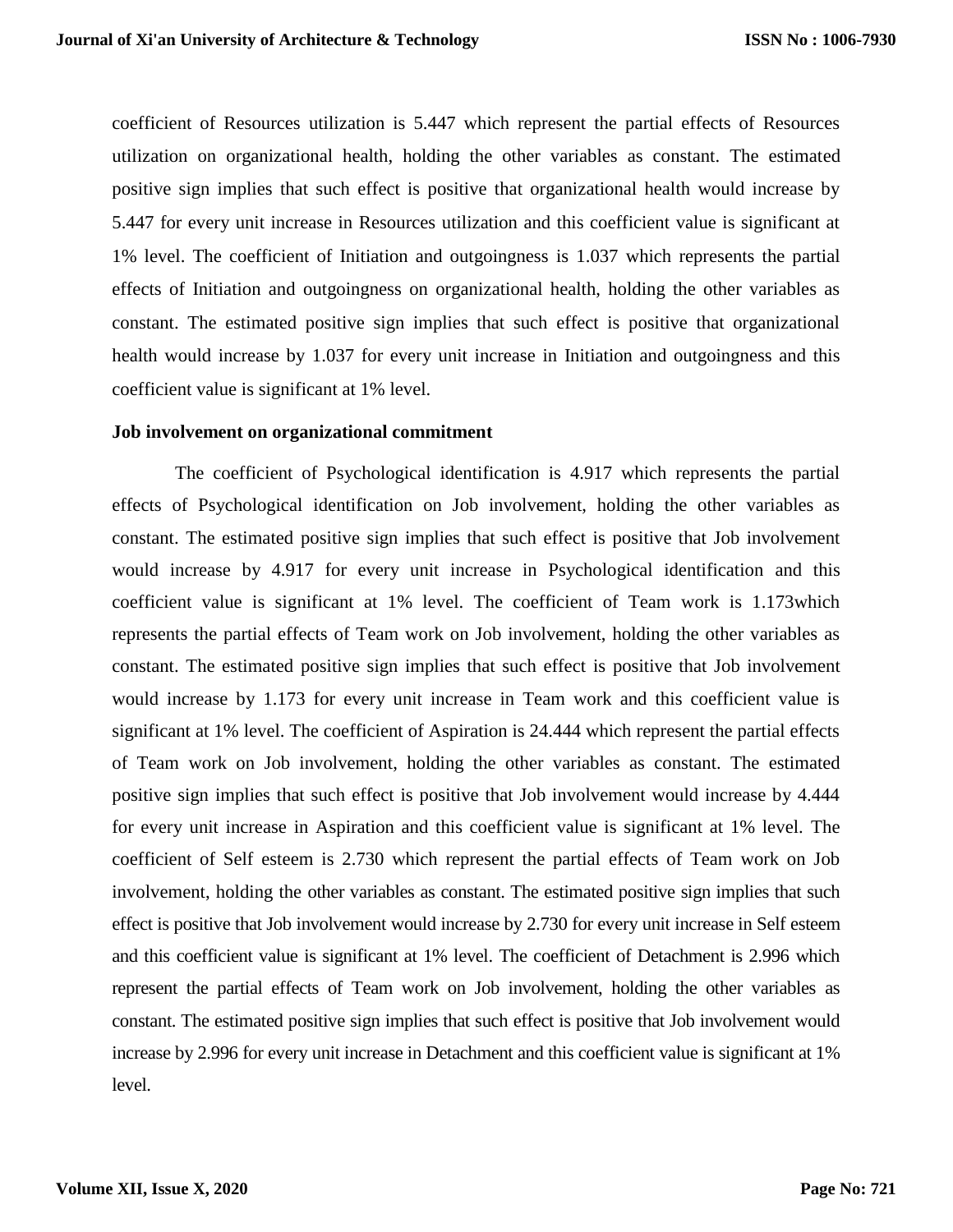## **Influences of organizational commitment**

The coefficient of Affective commitment is 1.000 which represent the partial effects of Team work on Job involvement, holding the other variables as constant. The estimated positive sign implies that such effect is positive that Job involvement would increase by 1.000 for every unit increase in Affective commitment and this coefficient value is significant at 1% level. The coefficient of Normative commitment is 0.522 which represent the partial effects of Team work on Job involvement, holding the other variables as constant. The estimated positive sign implies that such effect is positive that Job involvement would increase by 0.522 for every unit increase in Normative commitment and this coefficient value is significant at 1% level. The coefficient of Continuance commitment is 0.513 which represent the partial effects of Team work on Job involvement, holding the other variables as constant. The estimated positive sign implies that such effect is positive that Job involvement would increase by 0.513 for every unit increase in Continuance commitment and this coefficient value is significant at 1% level.

## **Discussion**

The focus of this research work is to understand the impact of organizational health and job involvement on organizational commitment. The analysis reveals how appropriate organizational health and job involvement of an organization can improve the organizational commitment (affective, normative and continuance commitment) level of the executives, supervisors and workers.

Affective Commitment of Organizational Commitment is seen to have reflects the willingness on the part of the managers is the part of this sample, to spend the rest of their careers with their respective organizations. The Employees sense of a pride and enjoyment in discussing their organization with the people outside it, also reflects their sense of association and hence, commitment with the organization. It was also observed in some cases that Employees do not feel like "Part of the family" and 'emotionally attached' to their respective organizations.

Normative Commitment of Organizational Commitment is seen to have the loyalty is important for the managerial Employees and they feel a sense of moral obligation to remain with the organization. Also, the Employees felt that even if they got another offer for a better job elsewhere; they would not feel it was right to leave their organization. Some Employees opined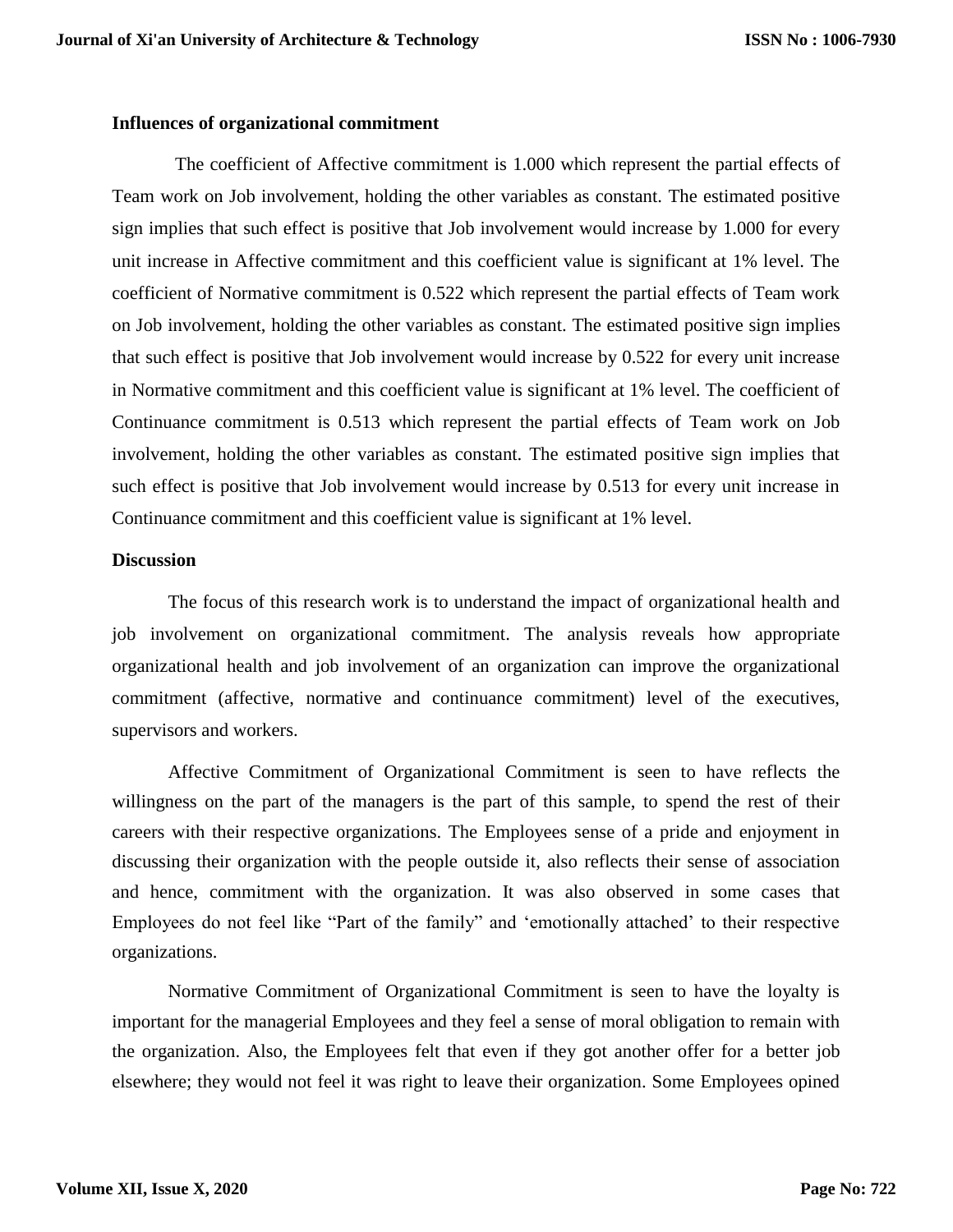that jumping from one organization to another does not seem unethical to them. Normative commitment is reflected by the value judgment given by the Employees that jumping from one organization to another to seems unethical to them.

Continuance Commitment of Organizational Commitment, Regarding to measure, some Employees were the opinion that Commitment to one's current organization is sometimes due to the considerable personal sacrifice that would be required for leaving the job and also another organization may not match the overall benefits, enjoyed in the present job. It is also observed, that at present staying with their current organizations is a matter of necessity as much as desire and one of the few serious consequences of leaving would be the scarcity of available alternatives. Continuance commitment is visibly low in organizations as some managers said that they are not afraid of what might happen if they quit their job without having another one lined up.

| <b>Indices</b>      | <b>Value</b> | <b>Suggested value</b>        |  |
|---------------------|--------------|-------------------------------|--|
| Chi-square value    | 448.507      |                               |  |
| DF                  | 149          |                               |  |
| Chi-square value/DF | 3.010        | $< 5.00$ (Hair et al., 1998)  |  |
| <b>GFI</b>          | 0.943        | > 0.90 (Hu and Bentler, 1999) |  |
| <b>AGFI</b>         | 0.921        | > 0.90 (Hair et al. 2006)     |  |
| <b>NFI</b>          | 0.953        | > 0.90 (Hu and Bentler, 1999) |  |
| <b>CFI</b>          | 0.938        | > 0.90 (Daire et al., 2008)   |  |
| <b>RMR</b>          | 0.066        | $< 0.08$ (Hair et al. 2006)   |  |
| <b>RMSEA</b>        | 0.051        | $0.08$ (Hair et al. 2006)     |  |

**Table 4.8 Model fit summary of SEM**

From the above table it is found that the chi-square value/ df is (3.010) which is lesser than 5.00 which indicates perfectly fit. Here GFI (Goodness of Fit Index) value (0.943) and Adjusted Goodness of Fit Index (AGFI) value (0.921) is greater than 0.9 which represent it is a good fit. The calculated Normed Fit Index (NFI) value (0.953) and Comparative Fit Index (CFI) value (0.938) indicates that it is a perfectly fit and also it is found that Root Mean square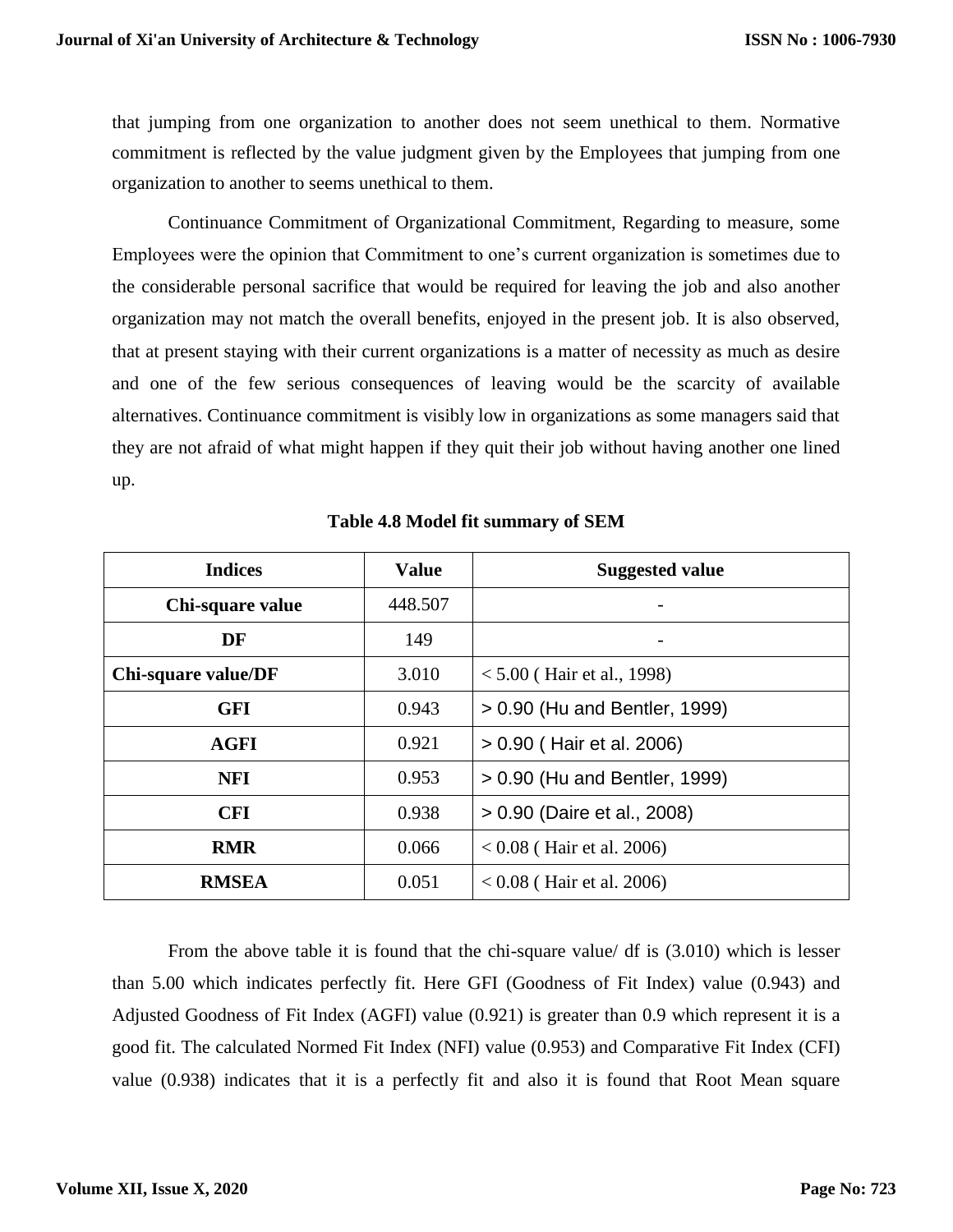Residuals (RMR) (0.066) and Root Mean Square Error of Approximation (RMSEA) value is (0.051) which is less than 0.08 which indicated it is perfectly fit.

## **Findings**

#### **Level of Organizational Health, Job Involvement and Organizational Commitment**

Maximum number (49.7) of the respondent are class under the moderate level of organizational health and minimum number (25.2) of respondent are comes under the category of biggest level of organizational health.

Highest number (44.5) of the respondent are comes under the category of moderate level of overall job involvement factors and minimum number (24.8) of respondent are comes under the category of maximal level of job involvement.

Greatest number (49.6) of the respondent are groups under the moderate level of overall job involvement factors and minimum number (25.0) of respondent are comes under the category of high and low level of the organizational commitment.

# *ANOVA for Significant Difference among Age Group of the Years with respect to the Factors of Organizational Health, Job Involvement and Organizational Commitment of the Employees*

It is found that the age group of the respondents and organizational health, job involvement and organizational commitment. with regard to the dimensions of Considerate Leadership, Conflict Resolving Management, Innovativeness, Morale, Goal Focus, Resource Utilization, Initiation and Outgoingness, Overall Organizational Health, Psychological Identification, Aspiration, Self Esteem

Etzioni (1975) classified organizational activities into two categories: instrumental and expressive. In their research, Uline, Miller &Tschenan-Moran (1998) referred to the instrumental category as actions by which a school considers and responds to inputs from its environment and expressive activities as actions that contribute to the development of the organizational health. These activities foster clarification of the organizational norms and values to promote the employee wellness.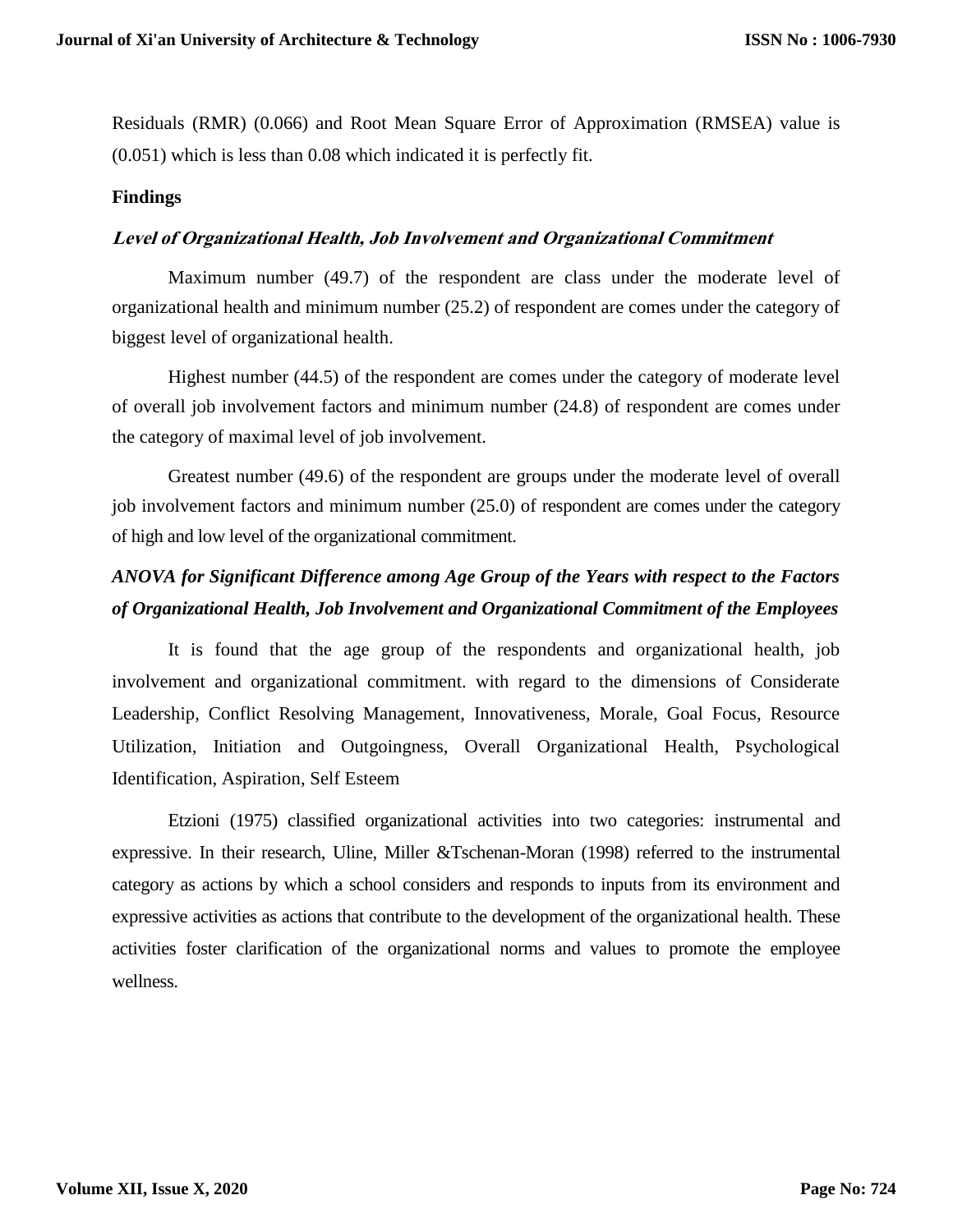# **STRUCTURAL EQUATION MODEL (SEM) ON ORGANIZATIONAL HEALTH AND JOB INVOLVEMENT ON ORGANIZATIONAL COMMITMENT**

The coefficient of organizational commitment is 2.721 which represents the partial effects of job involvement, holding the other variables as constant. The estimated positive sign implies that such effect is positive that job involvement would increase by 2.721 for every unit increase in job satisfaction and this coefficient value is significant at 1% level.

The coefficient of organizational commitment is 3.383 which represent the partial effects of organizational health, holding the other variables as constant. The estimated positive sign implies that such effect is positive that organizational health would increase by 3.383 for every unit increase in job satisfaction and this coefficient value is significant at 1% level.

SEM causality refers to the most likely explanation of the relationship between variables separating out direct and indirect effects.SEM does not prove causality (Biddle and Marlin, 1987) and relies on the researcher to describe the casual direction of relationship between independent variable and dependent variables based on the literature (Biddle and Marlin,1987). SEM has been shown to more accurately estimate casual effects among constructs by controlling random and systematic measurement errors (Holye,1995). SEM is a collection of statistical techniques which incorporates and integrates factor analysis, path analysis and regression (Tabachnick and Fidell, 2001). SEM would therefore be appropriate techniques to explain relationship among multiple variables.

Using the statistical packages LISREL 8.71, researcher can utilize SEM to test the hypothesis on the relationship among observed and latent variables and a set of regression equations simultaneously (Hoyle 1995). Latent variables are the qualities, characteristics, constructs and factors revealed through responses to items in the survey instruments. Thus, the three constructs under consideration, with 49 respondents, job involvement with 10 respondents and organizational commitment with 15 respondents that may characterized as latent variables, that may indicate work commitment. These items are individually referred to as manifest or observed variables (Tabachnick and Fidell, 2001, Kellyoway 1998) recommended sample size of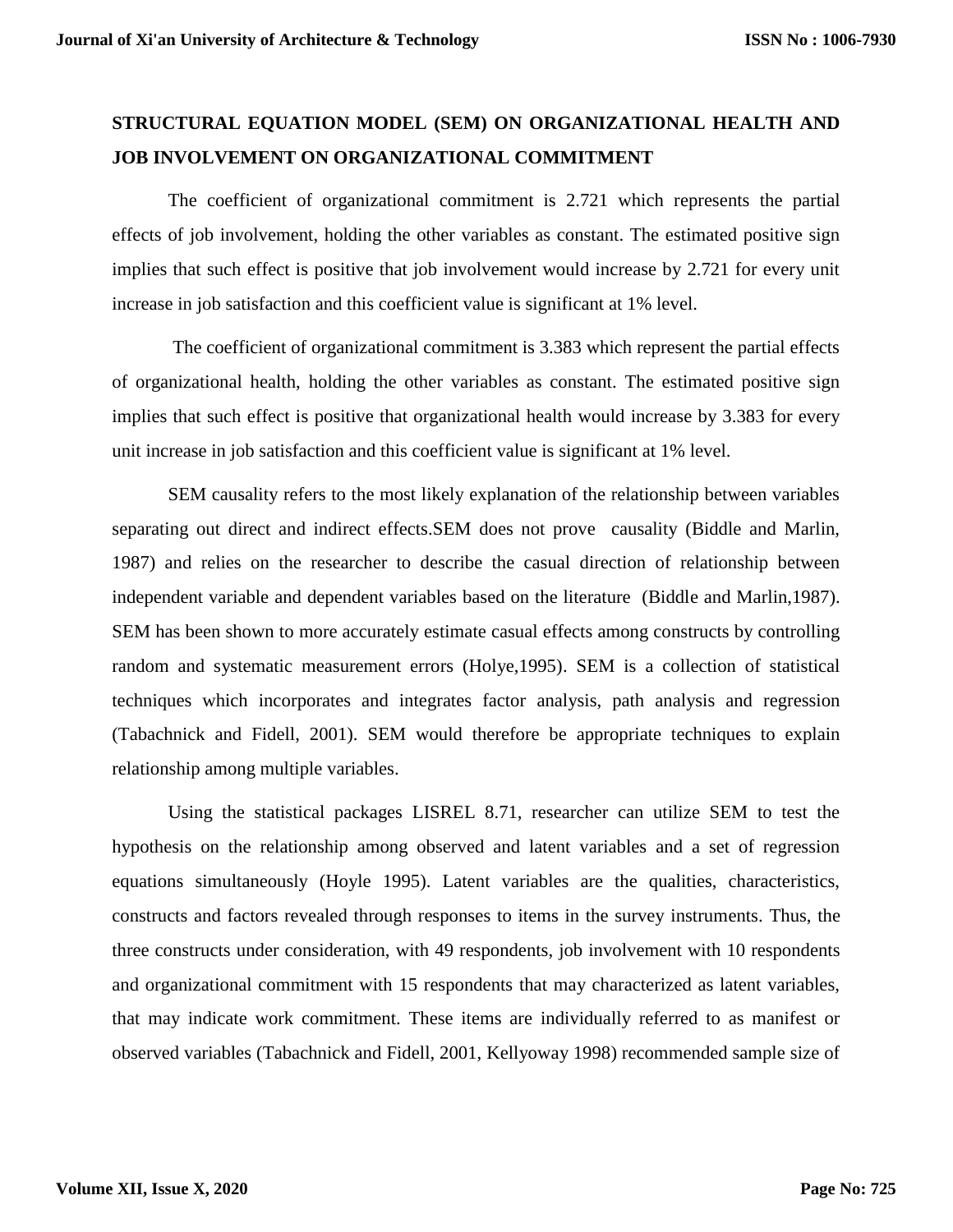at least 200. In addition the large sample sizes allow more detailed analysis of non- normal distribution.

Assessment of the SEM model involves two components, the measurement model and structural model. The measurement model describes the part of the model that relates observed variables to the constructs. The structural model illustrated that hypothesis relationship among the constructs. All variables in the structural model are either independent or dependent. Independent variables are explanatory or exogenous variables (i.e work values). Dependent variables are (job involvement and organizational commitment) are endogenous variables which are explained by other variables in the model. Direct, indirect and total effects of the independent variables on the dependents variables were tested. The sum of the direct and indirect effects of an independent variable on dependent variable is termed the total effect of the independent variable (Hoyle, 1995)

Randall and Cote (1998) revised model proposed by Cohen (1999) presented as structural model of work commitment in which organizational commitment is postulated as the outcomes of job involvement and the influences of work values on organizational commitment

## **Suggestion**

- The foundation of strong relationship between age group of the employees and organization health, just ask employees how they feel. If they say they feel respected, appreciated, recognized, and connected, it's a good bet your company's organizational health categorizes under high ranks. And if that's true, the business is most likely benefiting as a result, because when people feel valued, productivity, innovation, and profitability increase.
- The overall health of the organization improves with these interventions. It also promotes open communication and consequent growth of both the individual and the organization. When employees have an active say in managing their overall performance, there is bound to be an increased sense of involvement and consequently stronger Organizational Commitment at all levels in the management system.
- Organizational Adaptiveness of the employees in organization is providing adequate training to the employees. 31-40 year's age group of the employees is ready to accept the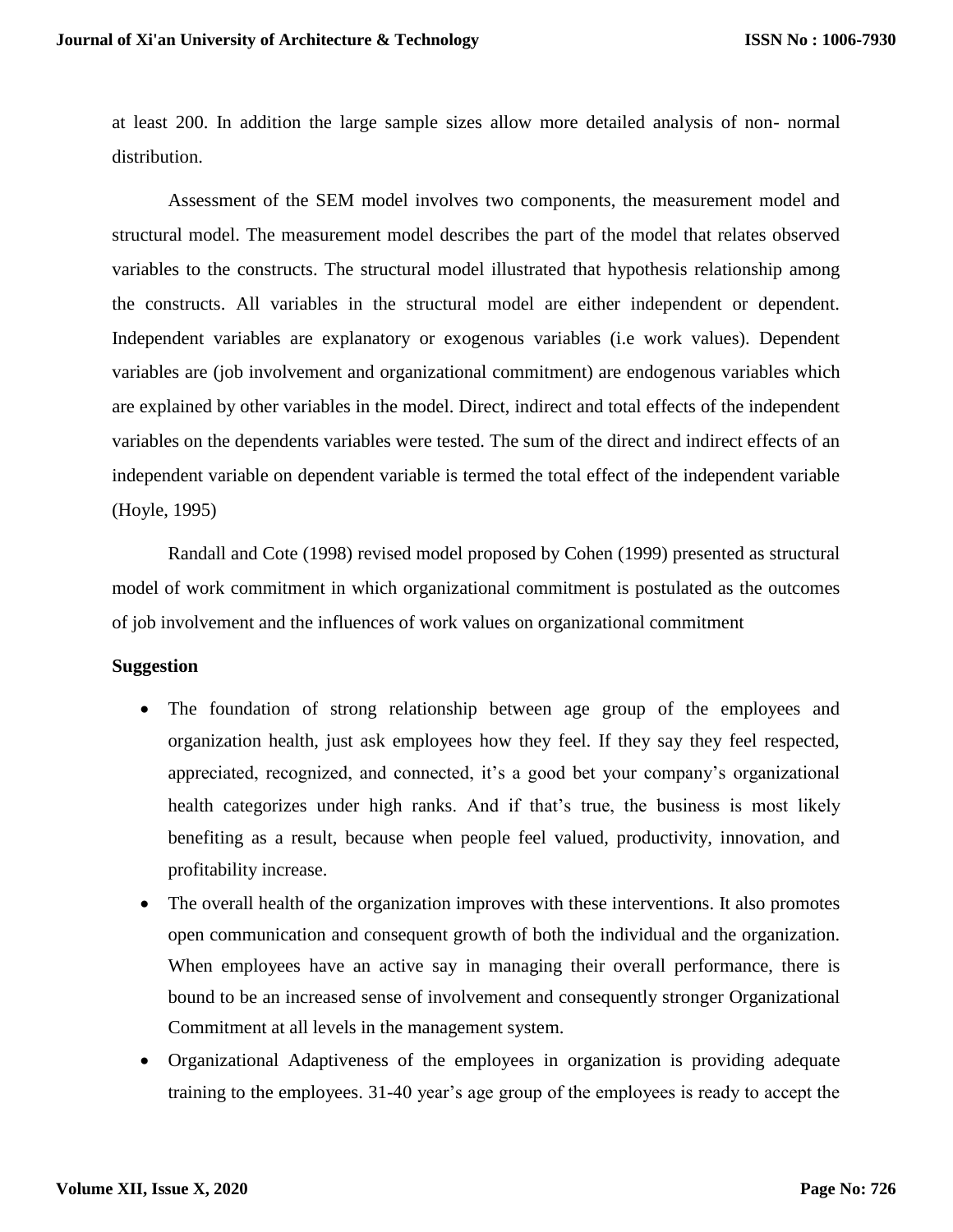changes in the working environment. But the employees of 41-50 years age groups of the employees are not interested to learn as well as to find the difficulties to adopt the changes in their working environment. The competitive field has to introduce many innovative things in their operations. So the company provides adequate training and development program to all the age group of the employees.

 Successful organizations understand that organizational health improvement by the way of enriching the job involvement level is not simply the responsibility of the human resources department. Executive managers and leaders must communicate the importance of involvement at every level within the organization. An organization's leaders can choose to communicate their dedication to workplace involvement using a variety of strategies. Executives may choose to create a department solely focused on the company's efforts or may choose to issue focused statements to lower-level employees. These strategies display on organization's commitment of the employees.

## **Conclusion**

In today's economy, business is more competitive than ever and employees are considered as most valuable asset of the organization. Organizational health promotion is important to individual and organization to succeed. The evidence is clear that the demographic profiles are significantly influencing the organizational health measures of the employees. Organization provide healthy environment to the employees because the organization to know embodies a culture that empower employees which leads to wellbeing and encouraging them to perform at their best. Considerate leadership is most important factors in organizational health and also play a vital role in the development of organizational health factors like (adaptiveness, problem solving adequacy, resource utilization, goal focus, communication adequacy and morale).

Quality of leadership has been linked to an array of outcomes within job involvement to achieve the organizational commitment. Conflict resolving management perceived to be healthy and its supports for effective balancing of employees for productivity corners, they tend to create an engaging place to work for employees and greater returns for the organization. Organizational excellence and HRM practices are stimulate to attaining their efforts on developing the employees effectively.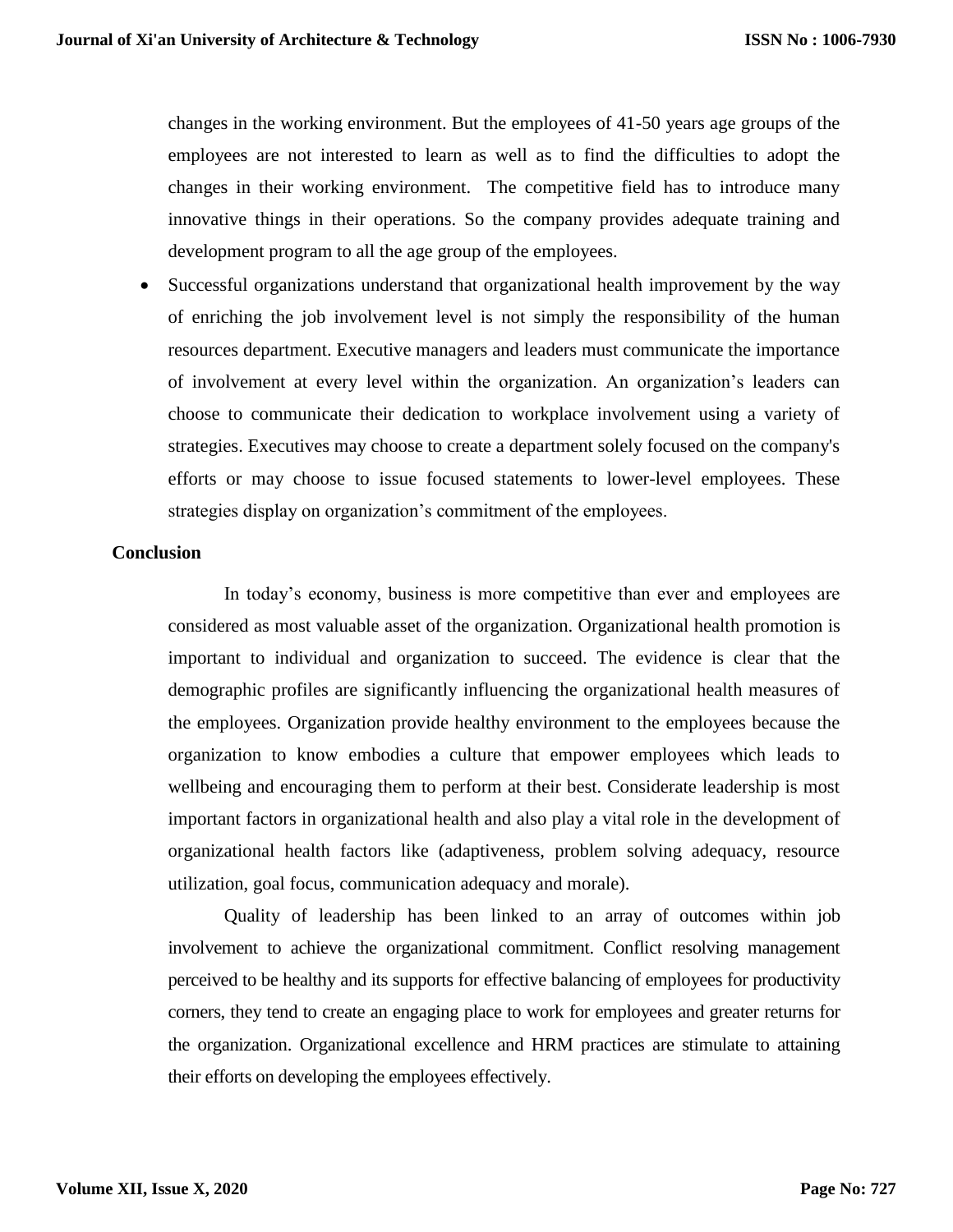The environment know the employees are valuable assets of the organization that is the reason they are providing the healthy management to the employees of the organization, "Happiest employees are productive employees" based on that slogan they are providing enriched healthy organization to the employees.

# **Bibliography**

Akay, A., Constant, A., Giulietti, C., and Guzi, M. (2017). Ethnic diversity and well-being. J. Popul. Econ. 30, 265–306. doi: 10.1007/s00148-016-0618-8.

Alman David, 2010, Organizational Health, available online at: http:hr.toolbox.com.blogs.organizational-health.organizational-health-an introduction.

Arnoux-Nicolas, C., Sovet, L., Lhotellier, L., Di Fabio, A., and Bernaud, J.-L. (2016). from meaning of working to meaningful lives: the challenges of expanding decent work. Front. Psychol. Available at: [https://www.frontiersin.org/research-topics/4185/from-meaning-of](https://www.frontiersin.org/research-topics/4185/from-meaning-of%20working-to-meaningful-lives-the-challenges-of-expanding-decent-work)  [working-to-meaningful-lives-the-challenges-of-expanding-decent-work.](https://www.frontiersin.org/research-topics/4185/from-meaning-of%20working-to-meaningful-lives-the-challenges-of-expanding-decent-work)

[Chris Gagnon](https://www.mckinsey.com/our-people/chris-gagnon) (2017) Organizational health: The ultimate competitive advantage Copyright © McKinsey & Company.

[Chris Gagnon,](https://www.mckinsey.com/our-people/chris-gagnon) Elizabeth John, and Rob Theunissen (2017) Organizational health: A fast track to performance improvement Working on health works. It's good for your people and for your bottom line. Online copy.

Dani, A. C., Zonatto, V. C. S., & Diehl, C. A. (2017). Advances in Scientific and Applied Accounting, 10 (1).

Derfuss, K. (2016) Reconsidering the participative budgeting-performance relation: A metaanalysis regarding the impact of level of analysis, sample selection, measurement, and industry influences. The British Accounting Review, 48(1), 17-37.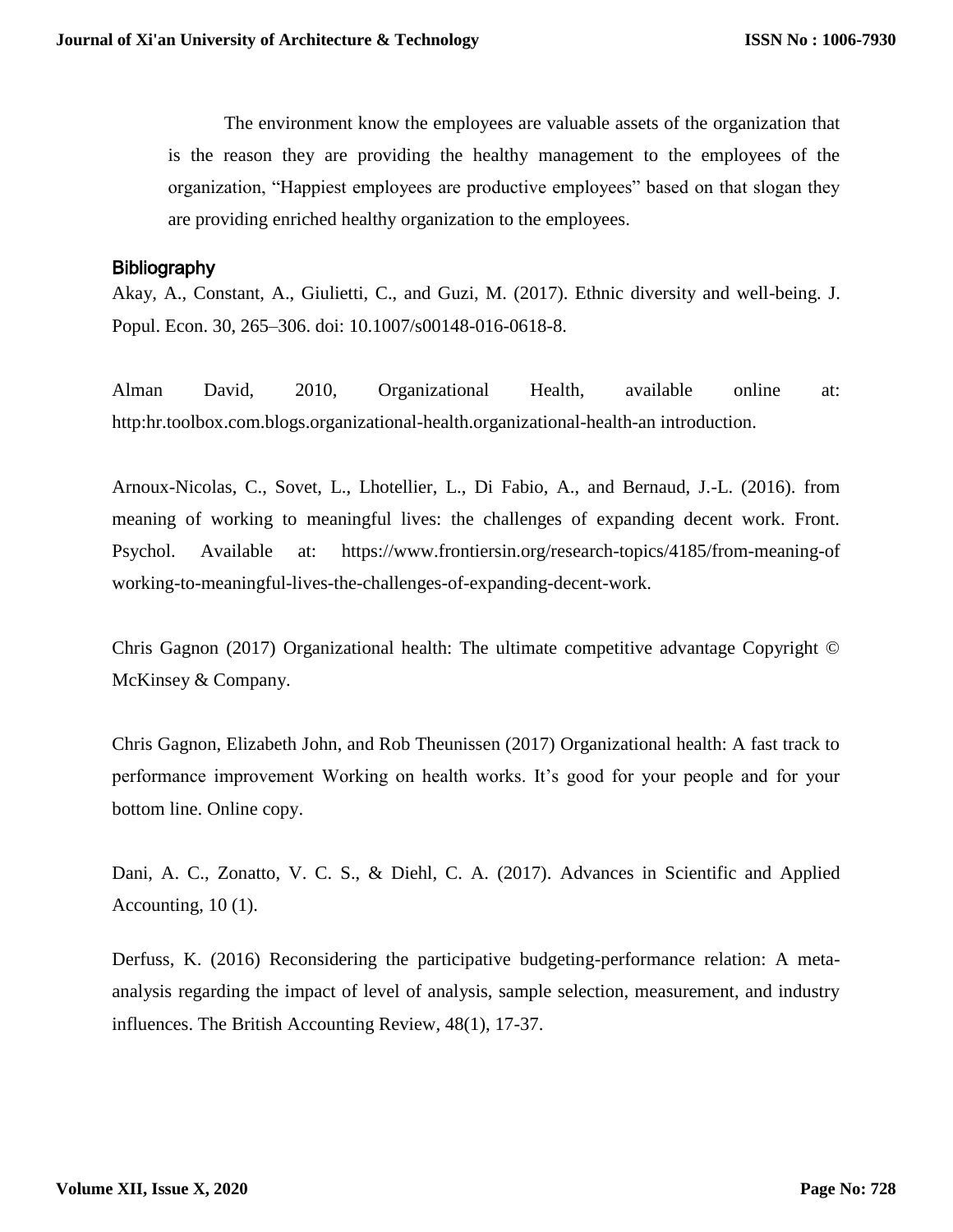Di Fabio, A., Palazzeschi, L., and Bucci, O. (2017). In an unpredictable and changing environment: intrapreneurial self-capital as a key resource for life satisfaction and flourishing. Front. Psychol. 8:1819.

Diefendorff, J. M., Brown, D. J., Kamin, A. M., & Lord, R. G. (2002). Examining the roles of job involvement and work centrality in predicting organizational citizenship behaviors and job performance. Journal of Organizational Behavior, 23(1), 93-108.

Diefendrff, browm and kamin (2002) "Employee reactions to human resource management: a review and assessment", The Journal of Industrial Relations, 44(3), 458-466.

Etzioni, A. (1975), a comparative analysis of complex organizations. New York, NY: Free Press. Genchman and wiener (1993) Building a learning organization. Harvard Business Review 71(4): 78–91.

Griffin, M. L., Hogan, N. L., Lambert, E. G., Tucker-Gail, K. A., and Baker, D. N. (2010). Job involvement, job stress, job satisfaction, and organizational commitment and the burnout of correctional staff. *Crim. Just. Behav.* 37, 239–255. doi: 10.1177/0093854809351682

Hunt, Shelby D., Chonko, Lawrence B., & Wood, Van R. (1985) Organizational commitment and marketing. Journal of Marketing, Vol. 49, No. 1, pp. 112-26.

Idris and Manganaro (2017) [Relationships between psychological capital, job satisfaction, and](http://scholar.google.co.in/scholar_url?url=https%3A%2F%2Fwww.tandfonline.com%2Fdoi%2Fabs%2F10.1080%2F10911359.2017.1279098&hl=en&sa=T&ct=res&cd=0&d=8250812910744669214&ei=8jpzXufsIZKMygS0zKZY&scisig=AAGBfm06_aDdb-EPzkwrkmrCT2sjBXtoVw&nossl=1&ws=1366x657&at=)  [organizational commitment in the Saudi oil and petrochemical industries](http://scholar.google.co.in/scholar_url?url=https%3A%2F%2Fwww.tandfonline.com%2Fdoi%2Fabs%2F10.1080%2F10911359.2017.1279098&hl=en&sa=T&ct=res&cd=0&d=8250812910744669214&ei=8jpzXufsIZKMygS0zKZY&scisig=AAGBfm06_aDdb-EPzkwrkmrCT2sjBXtoVw&nossl=1&ws=1366x657&at=) Journal of Human Behavior in the Social science July 20, 2017.

[Jelena culibrk,](http://www.frontiersin.org/people/u/496302) milan, [Slavica](http://www.frontiersin.org/people/u/521954) and Dubravko [\(2018\) J](http://www.frontiersin.org/people/u/182267)ob Satisfaction, Organizational Commitment and Job Involvement: The Mediating Role of Job Involvement Department of Industrial Engineering and Management, Faculty of Technical Sciences, University of Novi Sad, Novi Sad, Serbia Front. Psychol., 16 February 2018 | <https://doi.org/10.3389/fpsyg.2018.00132>

Jiang, K., Lepak, D. P., Han, K., Hong, Y., Kim, A., & Winkler, A. L. (2012b). Clarifying the construct of human resource systems: Relating human resource management to employee performance. Human resource management review, 22(2), 73-85.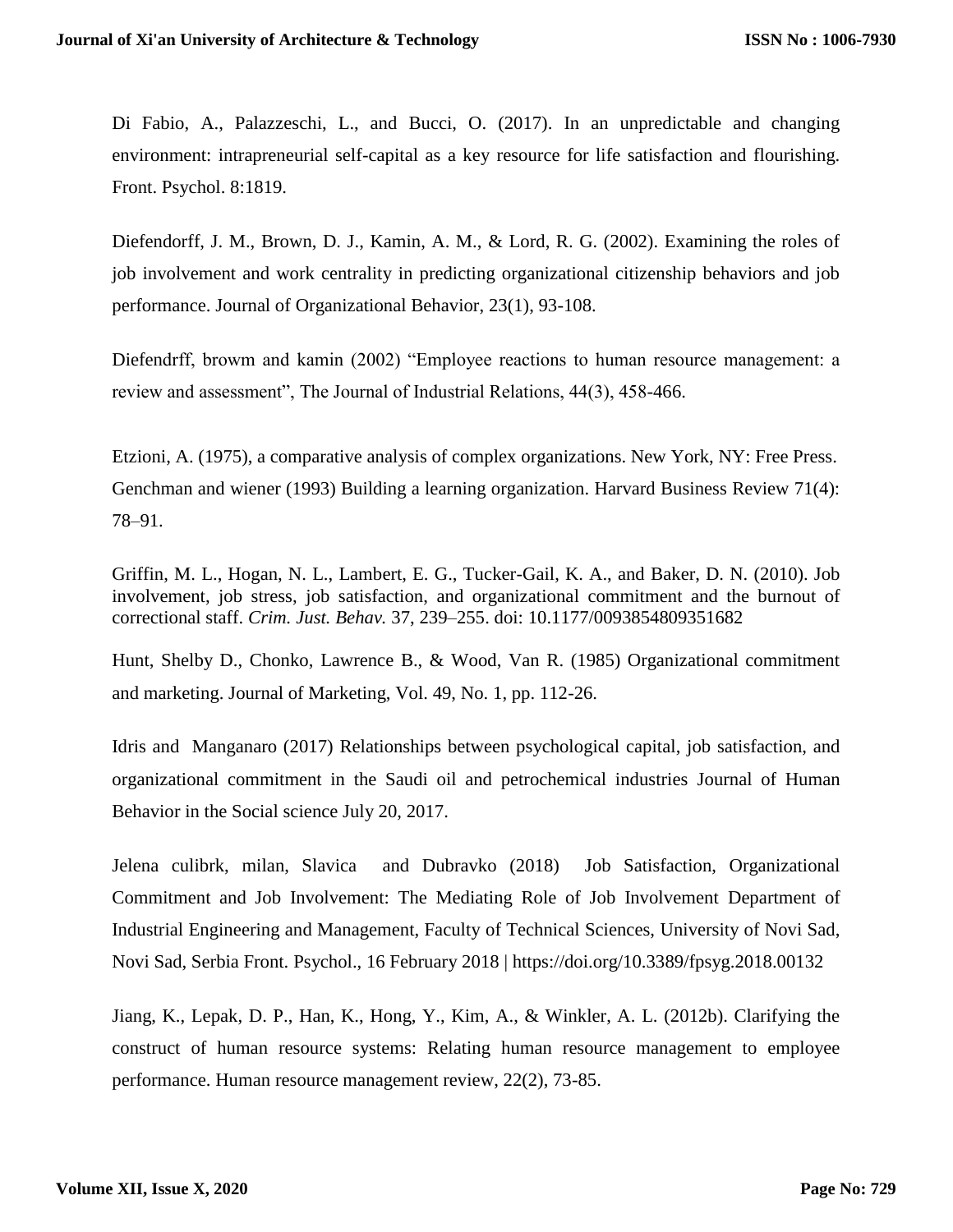Jiang, K., Lepak, D. P., Hu, J., & Baer, J. C. (2012a). How does human resource management influence organizational outcomes? A meta-analytic investigation of mediating mechanisms. Academy of management Journal, 55(6), 1264-1294.

Lodahl, T.M. and Kejner, M. (1965) the definition and measurement of job Involvement, Journal of Applied Psychology, 49, 24 – 33.

Macinati, M. S., & Rizzo, M. G. (2016). Exploring the link between clinical manager's involvement in budgeting and performance: Insights from the Italian public health care sector. Health care management review, 41(3), 213-223.

Meyer, J. P., & Allen N.J. (1991). A Three-Component Conceptualization of Organizational Commitment. Human Resource Management Review, 1: 61-89.

Millar, C. C. J. M., Chen, S., and Waller, L. (2017). Leadership, knowledge and people in knowledge-intensive organisations: implications for HRM theory and practice. *Int. J. Hum. Res. Manag.* 28, 261–275. doi: 10.1080/09585192.2016.1244919

Miller, Moran and Murphy (1998). Planned change and organizational health: Figure and groud. In FD. Carver & T.J. Sergiovvani (Eds.), Organizations and human behavior. (pp. 375-391), New York: McGraw-hill.

Mowday, R. T., Porter, L. W., & Steers, R. M. (1979) the measurement of organizational commitment. Journal of Vocational Behavior, 14(2), 224- 247.

Mullins, L.J. (1996) Management and Organizational Behaviour 4th Edition, USA, Pitman Publishing.

Oliveira, L. B. D., & Rocha, J. D. C. (2017). Work engagement: Individual and situational antecedents and its relationship with turnover intention. 19(65), 415-431.

Sayeed, O. B. (1980) Correlates of organizational health, productivity and effectiveness, Bombay, Himalaya Publishing House.